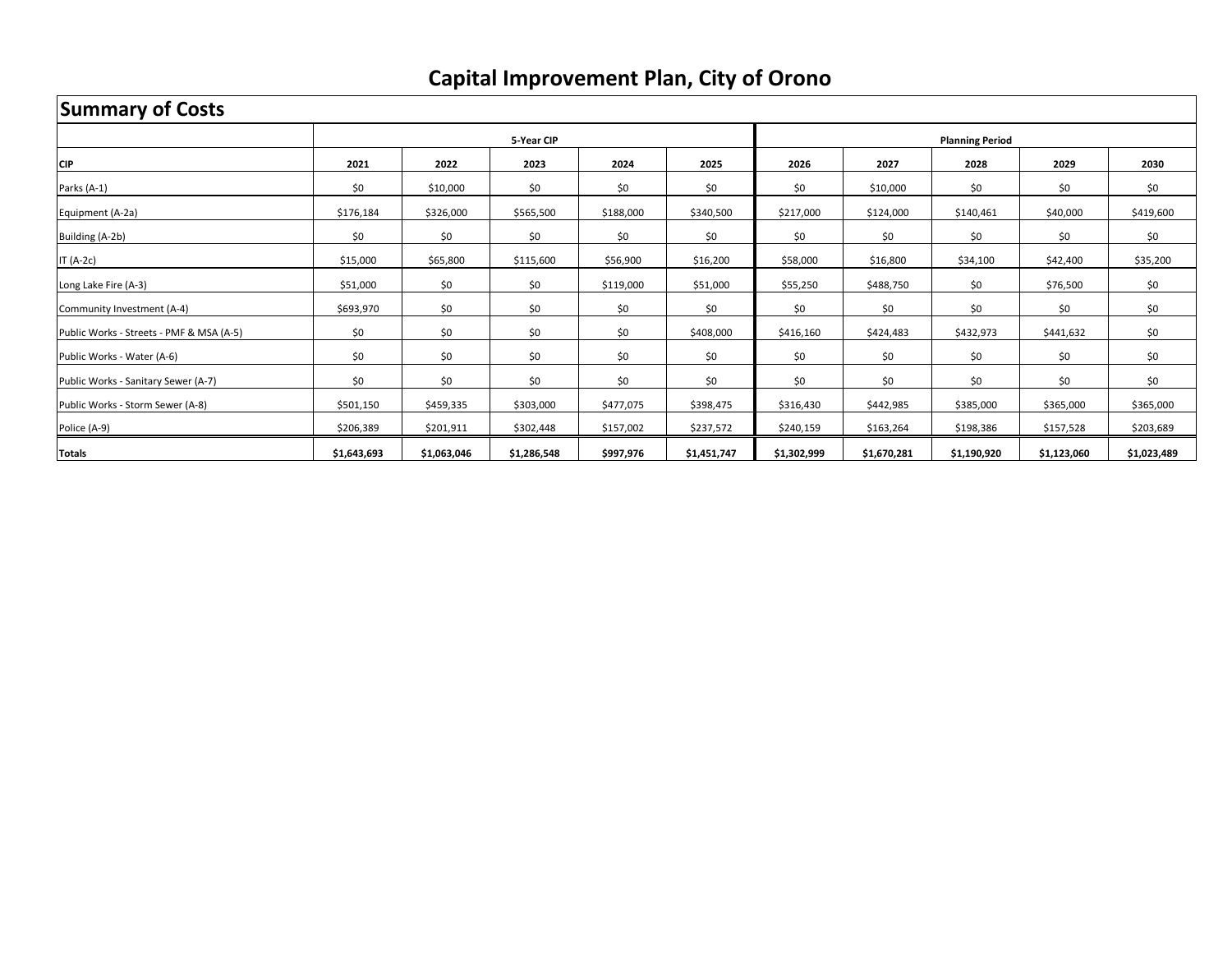| <b>Parks CIP</b>                                                                            |                     |     |        |    |                              |      |                                            |      |                                                                                                 |             |    |                                                          |     |                              |    |                        |    |                             |    | <b>Table A-1</b> |                             |
|---------------------------------------------------------------------------------------------|---------------------|-----|--------|----|------------------------------|------|--------------------------------------------|------|-------------------------------------------------------------------------------------------------|-------------|----|----------------------------------------------------------|-----|------------------------------|----|------------------------|----|-----------------------------|----|------------------|-----------------------------|
|                                                                                             | <b>Current Year</b> |     |        |    |                              |      | 5-Year CIP                                 |      |                                                                                                 |             |    |                                                          |     |                              |    | <b>Planning Period</b> |    |                             |    |                  |                             |
| Project                                                                                     | 2021                |     | 2022   |    | 2023                         |      | 2024                                       |      | 2025                                                                                            | 2026        |    | 2027                                                     |     | 2028                         |    | 2029                   |    | 2030                        |    | 2031             | Justification               |
| Trail Construction along CSAH 19 (Livingston to Dakota)                                     | 120,000             |     |        |    |                              |      |                                            |      |                                                                                                 |             |    |                                                          |     |                              |    |                        |    |                             |    |                  | <b>CMP Trail Priority 2</b> |
| Lurton gravel trails                                                                        | 20,000              |     |        |    |                              |      |                                            |      | \$                                                                                              | 20,000      |    |                                                          |     |                              |    |                        |    |                             |    |                  |                             |
| Swim Platform for Sandy Beach                                                               | 10,000              |     |        |    |                              |      |                                            |      |                                                                                                 |             |    |                                                          |     |                              |    |                        |    |                             |    |                  |                             |
| Dock For Lydiard Beach                                                                      | 10,000              |     |        |    |                              |      |                                            |      |                                                                                                 |             |    |                                                          |     |                              |    |                        |    |                             |    |                  |                             |
| Playground Equipment Crystal Bay                                                            |                     | S   | 65,000 |    |                              |      |                                            |      |                                                                                                 |             |    |                                                          |     |                              |    |                        |    |                             |    |                  |                             |
| Trail construction along North Arm Drive to Lakeview Legacy Park                            |                     |     |        |    |                              | Ś    | 80,000                                     |      |                                                                                                 |             |    |                                                          |     |                              |    |                        |    |                             |    |                  | <b>CMP Trail priority 5</b> |
| CR 6 Trail (OCB - Willow) Improvement                                                       |                     |     |        | Ś  | 36,402                       |      |                                            |      |                                                                                                 |             |    |                                                          |     |                              |    |                        |    |                             |    |                  |                             |
| Summit Beach Improvements (paved parking and playground)                                    |                     |     |        | Ś  | 95,300                       |      |                                            |      |                                                                                                 |             |    |                                                          |     |                              |    |                        |    |                             |    |                  |                             |
| French Creek Park (Tree Mainteance and Planting)                                            |                     |     |        |    |                              |      |                                            |      | \$                                                                                              | 20,000      |    |                                                          |     |                              |    |                        |    |                             |    |                  |                             |
| Hackberry Improvements                                                                      |                     |     |        |    |                              |      | 300,000                                    |      |                                                                                                 |             |    |                                                          |     |                              |    |                        |    |                             |    |                  |                             |
| Dock Replacement (15 year life)                                                             |                     |     |        |    |                              |      |                                            | Ś.   | 10,000                                                                                          |             |    |                                                          |     |                              |    |                        |    |                             |    |                  | Replacement Cycle           |
| GC Wetland and Fairway #4 Improvements                                                      |                     |     |        |    |                              |      |                                            |      |                                                                                                 |             |    |                                                          |     |                              |    |                        | \$ | 160,000                     |    |                  |                             |
| Playground Equipment Replacement (Antoine)                                                  |                     |     |        |    |                              |      |                                            | Ŝ.   | 65,000                                                                                          |             |    |                                                          |     |                              |    |                        |    |                             |    |                  | <b>Replacement Cycle</b>    |
| GC Outdoor Gas Fire Pit Area / Winter Activites site                                        |                     |     |        | Ś  | 26,885                       |      |                                            |      |                                                                                                 |             |    |                                                          |     |                              |    |                        |    |                             |    |                  | CMP GC Priority 4           |
| <b>Picknic Shelter</b>                                                                      |                     |     |        |    | 50,000                       |      |                                            |      |                                                                                                 |             |    |                                                          |     |                              |    |                        |    |                             |    |                  |                             |
| <b>GC Parking Lot</b>                                                                       |                     |     |        |    | 50,000                       |      |                                            |      |                                                                                                 |             |    |                                                          |     |                              |    |                        |    |                             |    |                  |                             |
| <b>GC Lawn Bowling</b>                                                                      |                     |     |        |    |                              |      |                                            |      |                                                                                                 |             |    |                                                          |     |                              |    |                        |    |                             |    |                  | CMP GC Priority 5           |
| Trail Access to Lowry Woods                                                                 |                     |     |        |    |                              |      |                                            |      | \$                                                                                              | 100,000     |    |                                                          |     |                              |    |                        |    |                             |    |                  | CMP Trail Priority 7        |
| <b>GC Tow Rope</b>                                                                          |                     |     |        |    |                              |      |                                            |      |                                                                                                 |             | Ś. | 102,000                                                  |     |                              |    |                        |    |                             |    |                  | CMP GC Priority 6           |
| Trail Construction along Hunter or Ferndale Roads connection Luce line to northern boundary |                     |     |        |    |                              |      |                                            |      |                                                                                                 |             |    |                                                          |     |                              |    |                        |    |                             |    |                  | CMP Trail priority 6        |
| Crystal Bay Park Sport fields                                                               |                     |     |        |    |                              | \$   | 100,000                                    |      |                                                                                                 |             |    |                                                          |     |                              |    |                        |    |                             |    |                  |                             |
| Crystal Bay Park Improvements (Scope TBD)                                                   |                     |     |        |    |                              |      |                                            |      |                                                                                                 |             |    |                                                          | -\$ | 300,000                      |    |                        |    |                             |    |                  |                             |
| <b>GC Perimeter Trail</b>                                                                   |                     |     |        |    |                              |      |                                            |      |                                                                                                 |             |    |                                                          |     |                              |    |                        |    |                             | -S |                  | 214,700 CMP GC Priority 7   |
| Trail Construction along OCB and North Shore (Luce Line to Dakota)                          |                     |     |        |    |                              |      |                                            |      |                                                                                                 |             |    |                                                          |     |                              | Ŝ. | 567,000                |    |                             |    |                  | CMP trail priority 3        |
| Trail Construction along CSAH 19 south from the Dakota Trail                                |                     |     |        |    |                              |      |                                            |      |                                                                                                 |             |    |                                                          |     |                              |    |                        | \$ | 200,000                     |    |                  | CMP trail priority 8        |
| Playground Equipment Replacement (Navarre, Hackberry, Bederwood, Crystal Bay, Fagerness)    |                     |     |        |    |                              |      |                                            |      |                                                                                                 |             |    |                                                          |     |                              |    |                        | Ŝ. | 70,000                      |    |                  | Replacement Cycle           |
| Lake Access dock Replacements (15 year replacement schedule)                                |                     |     |        |    |                              |      |                                            | \$   | 10,000                                                                                          |             |    |                                                          |     |                              |    |                        | \$ | 10,000                      |    |                  |                             |
| Lake Access Refresh (Gravel, Signage, Fencing and gates)                                    |                     |     | 10,000 |    |                              |      |                                            |      |                                                                                                 |             | \$ | 10,000                                                   |     |                              |    |                        |    |                             |    |                  |                             |
| GC Drainainge Improvement                                                                   |                     |     | 10,000 |    |                              |      |                                            |      |                                                                                                 |             |    |                                                          |     |                              |    |                        |    |                             |    |                  |                             |
| Golf Course Micellaneous Improvemetns                                                       |                     |     |        | Ś. | 10,000                       | l \$ | $10,000$ \$                                |      | $10,000$ \$                                                                                     | $10,000$ \$ |    | $10,000$ \$                                              |     | 10,000                       | \$ | $10,000$ \$            |    | 10,000                      | S. | 10,000           |                             |
| Lights Casco Park Rink                                                                      | 20,000              |     |        |    |                              |      |                                            |      |                                                                                                 |             |    |                                                          |     |                              |    |                        |    |                             |    |                  |                             |
| <b>Total Parks</b>                                                                          | \$180,000.00        | l S |        |    | 75,000.00 \$ 131,702.00 \$   |      | 480,000.00                                 | l \$ | 85,000.00 \$ 140,000.00 \$                                                                      |             |    |                                                          |     | $10,000.00$ \$ 300,000.00 \$ |    |                        |    | 567,000.00 \$ 280,000.00 \$ |    | $\sim$           |                             |
| <b>Total GC</b>                                                                             | $\sim$              | I\$ |        |    | $10,000.00$ \$ 136,885.00 \$ |      | $10,000.00$ \$                             |      | $10,000.00$ \$                                                                                  |             |    | 10,000.00 $\vert \xi \vert$ 112,000.00 $\vert \xi \vert$ |     | 10,000.00 \$                 |    |                        |    | 10,000.00 \$170,000.00 \$   |    | 224,700.00       |                             |
| Total                                                                                       | $$180,000.00$ \$    |     |        |    |                              |      | $85,000.00$ \$ 268,587.00 \$ 490,000.00 \$ |      | $95,000.00$ \$ 150,000.00 \$ 122,000.00 \$ 310,000.00 \$ 577,000.00 \$ 450,000.00 \$ 224,700.00 |             |    |                                                          |     |                              |    |                        |    |                             |    |                  |                             |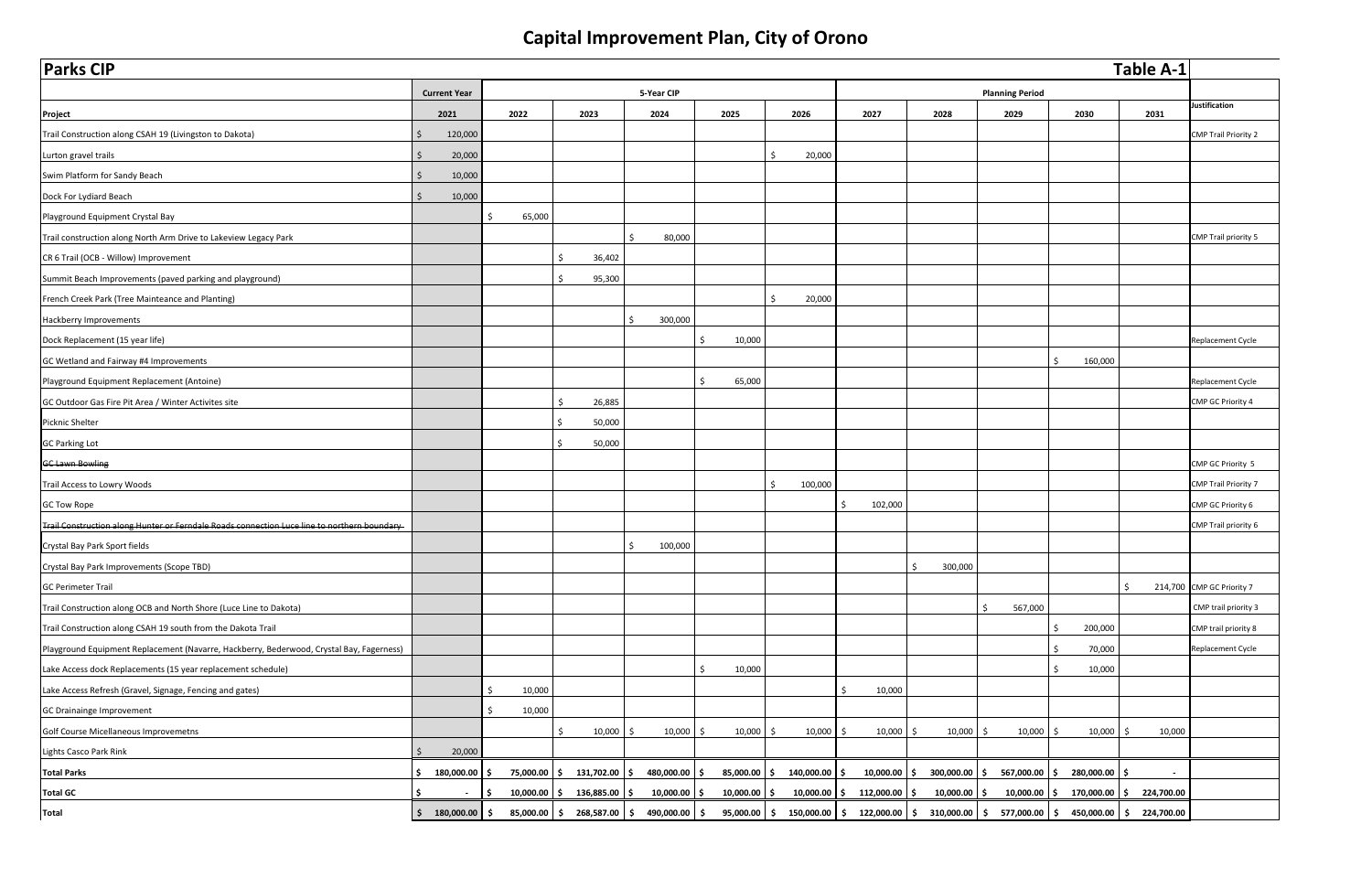## 2 **Capital Improvement Plan, City of Orono** 2 3 8 3 10 11

| <b>Equipment CIP</b>    |             |                              |                 |                                                                               | Table A-2a                                    |                       |                                                   |                                                 |                                |                                                 |                         |                                                              |                  |                                                         |
|-------------------------|-------------|------------------------------|-----------------|-------------------------------------------------------------------------------|-----------------------------------------------|-----------------------|---------------------------------------------------|-------------------------------------------------|--------------------------------|-------------------------------------------------|-------------------------|--------------------------------------------------------------|------------------|---------------------------------------------------------|
|                         |             |                              |                 |                                                                               | <b>Current Year</b>                           |                       | 5 Year CIP                                        |                                                 |                                |                                                 | <b>Planning Period</b>  |                                                              |                  |                                                         |
| <b>Fund Source</b>      |             | <b>Bumper # Manufacturer</b> | Model           | <b>Equipment Description</b>                                                  | 2021                                          | 2022                  | 2023<br>2024                                      | 2025                                            | 2026                           | 2027<br>2028                                    | 2029                    | 2030                                                         | 2031             | Comments 2021                                           |
|                         |             |                              |                 |                                                                               |                                               |                       |                                                   |                                                 |                                |                                                 |                         |                                                              |                  |                                                         |
|                         |             |                              |                 |                                                                               |                                               |                       |                                                   |                                                 |                                |                                                 |                         |                                                              |                  |                                                         |
| Storm                   | 452         | <b>Bobcat</b>                | 5250            | Skid loader                                                                   | \$48,500                                      |                       |                                                   |                                                 |                                |                                                 |                         |                                                              |                  |                                                         |
| <b>Streets</b>          | 482         | Towmaster                    |                 | Trailer                                                                       | \$11,000                                      |                       |                                                   |                                                 |                                |                                                 |                         |                                                              |                  |                                                         |
| Parks                   | 604         | Multi pro                    | 1750            | <b>Tool Cat</b>                                                               | \$66,684                                      |                       |                                                   |                                                 |                                |                                                 |                         |                                                              |                  |                                                         |
| <b>Streets</b>          | 407         | Ford                         |                 | $3/4$ Ton                                                                     | \$50,000                                      |                       |                                                   |                                                 |                                |                                                 |                         |                                                              |                  | Purchesed to support SP Contract                        |
| Golf Course             | 603         | John Deere                   | 2653            | Tee Mower                                                                     |                                               | \$38,000              |                                                   |                                                 |                                |                                                 |                         |                                                              |                  |                                                         |
| <b>Streets</b><br>Sewer | 431<br>712  | Ford<br>Ford                 | F550<br>F350    | Truck, 1 Ton Dump Truck w/Plow and Sander<br>Utility Service Truck with hoist |                                               | \$148,000<br>\$90,000 |                                                   |                                                 |                                |                                                 |                         |                                                              |                  |                                                         |
| Water                   | 714         | Eros                         | Gold            | <b>GPS Antena Unit</b>                                                        |                                               | \$10,000              |                                                   |                                                 |                                |                                                 |                         |                                                              |                  |                                                         |
| <b>Streets</b>          | 422         | Ford                         | F250            | Truck, 3/4 Ton Pickup w/Plow                                                  |                                               | \$40,000              |                                                   |                                                 |                                |                                                 |                         |                                                              |                  |                                                         |
| Water                   | 710         | Ford                         | F250            | Chevy 3/4 Ton Pickup w/Plow                                                   |                                               |                       | \$50,000                                          |                                                 |                                |                                                 |                         |                                                              |                  |                                                         |
| Parks                   | 601         | John Deere                   | 1600            | Rough Mower                                                                   |                                               |                       | \$65,500                                          |                                                 |                                |                                                 |                         |                                                              |                  | Moved fwd due to existing equipment maintenance issues. |
| Sewer                   | 713         | Sterling                     |                 | Vactor 2010 Vactor Truck                                                      |                                               |                       | \$450,000                                         |                                                 |                                |                                                 |                         |                                                              |                  |                                                         |
| Streets                 | 432         | Sterling                     |                 | Hot Patch Truck                                                               |                                               |                       | \$188,000                                         |                                                 |                                |                                                 |                         |                                                              |                  |                                                         |
| <b>Streets</b>          | 471         | Vermeer                      | <b>BC1400XL</b> | Chipper                                                                       |                                               |                       |                                                   | \$40,500                                        |                                |                                                 |                         |                                                              |                  |                                                         |
| Sewer                   | 711         | Myers                        |                 | Jet Rodder-Tank pump and hose unit                                            |                                               |                       |                                                   | \$300,000                                       |                                |                                                 |                         |                                                              |                  |                                                         |
| Parks                   | 605         | Toro                         |                 | <b>Greensmast Greens Mower</b><br>Trailer                                     |                                               |                       |                                                   |                                                 | \$9,700                        |                                                 |                         |                                                              |                  | Moved back pending further needs analysis               |
| Streets<br>Planning     | 483<br>211  | Reddi haul<br>Ford           | F150            | <b>Building Inspection Vehicle</b>                                            |                                               |                       |                                                   |                                                 | \$21,500<br>\$40,300           |                                                 |                         |                                                              |                  |                                                         |
| Storm                   | 430         | John Deere                   | 410G            | Tractor Loader Backhoe                                                        |                                               |                       |                                                   |                                                 | \$145,500                      |                                                 |                         |                                                              |                  |                                                         |
| <b>Streets</b>          | 491         |                              |                 | <b>Crack Sealing Equipment</b>                                                |                                               |                       |                                                   |                                                 |                                | \$65,000                                        |                         |                                                              |                  |                                                         |
| <b>Streets</b>          | 481         | Towmaster                    |                 | Trailer                                                                       |                                               |                       |                                                   |                                                 |                                | \$9,000                                         |                         |                                                              |                  |                                                         |
| Parks                   | 618         |                              |                 | Greens / Turf Roller                                                          |                                               |                       |                                                   |                                                 |                                | \$13,000                                        |                         |                                                              |                  |                                                         |
| Storm                   | 709         | Ford                         | F250            | Ford 3/4 Ton Pickup                                                           |                                               |                       |                                                   |                                                 |                                | \$37,000                                        |                         |                                                              |                  |                                                         |
| <b>Streets</b>          | 451         | <b>Bobcat</b>                | 5570            | Skid loader                                                                   |                                               |                       |                                                   |                                                 |                                | \$70,000                                        |                         |                                                              |                  |                                                         |
| Admin                   | 110         | Ford                         | Explorer        | Admin vehicle                                                                 |                                               |                       |                                                   |                                                 |                                | \$50,000                                        |                         |                                                              |                  |                                                         |
| Parks<br>Streets        | 615<br>451A | Hustler<br><b>Bobcat</b>     | SB240           | x-One Zero Mower (Big island)<br>Snow blower                                  |                                               |                       |                                                   |                                                 |                                | \$8,961<br>\$11,500                             |                         |                                                              |                  |                                                         |
| Streets                 | 490         | Ingersoll Rand               |                 | Air Compressor                                                                |                                               |                       |                                                   |                                                 |                                |                                                 | \$40,000                |                                                              |                  |                                                         |
| <b>Streets</b>          | 470         | Ingersoll Rand               | $DD-23$         | Roller                                                                        |                                               |                       |                                                   |                                                 |                                |                                                 |                         | \$40,000                                                     |                  |                                                         |
| <b>Streets</b>          | 424         | Western Star                 | 4700            | Dump Truck w/ Plow and Sander                                                 |                                               |                       |                                                   |                                                 |                                |                                                 |                         | \$260,000                                                    |                  |                                                         |
| <b>Streets</b>          | 428         | Ford                         | F550            | Truck, 1 Ton Dump Truck w/Plow and Sander                                     |                                               |                       |                                                   |                                                 |                                |                                                 |                         | \$102,800                                                    |                  |                                                         |
| Parks                   | 619         |                              |                 | <b>Top Dresser</b>                                                            |                                               |                       |                                                   |                                                 |                                |                                                 |                         | \$16,800                                                     |                  | Moved back pending further needs analysis               |
|                         |             |                              |                 |                                                                               |                                               |                       |                                                   |                                                 |                                |                                                 |                         |                                                              |                  |                                                         |
|                         |             |                              |                 | <b>Enterprise Fund Total</b>                                                  | 48,500<br>Ŝ.                                  | s.                    | $100,000$ \$ 500,000<br>$\sim$                    | S.                                              | 300,000 \$ 145,500             | $37,000$ \$<br>$\sim$                           | S.<br>$\sim$            | Š.<br>$\sim$                                                 | ا \$<br>$\sim$   |                                                         |
|                         |             |                              |                 | Water                                                                         | Ś.<br>$\sim$ $ \sim$                          | $10,000$ \$           | 50,000<br>$\sim 10^{-11}$                         | \$<br>$\sim 10^{-11}$                           | l \$<br>$\sim$                 | 5<br>$\sim$ $-$<br>$\sim$                       | Ŝ.<br>$\sim 10^{-11}$   | Ś.<br>$\sim$ $-$                                             | Ŝ.<br>$\sim$     |                                                         |
|                         |             |                              |                 | Sewer<br>Storm                                                                | $\ddot{\mathsf{s}}$<br>$\sim$<br>\$<br>48,500 | $90,000$ \$           | 450,000<br>$\sim$ $-$<br>-Ś                       | $300,000$ \$<br>\$                              | $\sim$                         | $\mathsf{S}$<br>$\sim$<br>$\sim$<br>$37,000$ \$ | $\zeta$<br>$\sim$<br>Ŝ. | Ŝ.<br>Ś.                                                     | Š.<br>$\sim$     |                                                         |
|                         |             |                              |                 | <b>General Fund Total</b>                                                     | \$<br>$127,684$ \$                            | $\sim$<br>226,000 \$  | $\sim$<br>$\sim 100$<br>$65,500$ \$<br>188,000 \$ | $\frac{1}{2}$<br>$\sim 10^{-10}$<br>$40,500$ \$ | 145,500<br>l \$<br>$71,500$ \$ | $\sim$<br>$87,000$ \$ 140,461 \$                | $\sim$ $ \sim$          | 40,000 $\vert \sin \theta \vert = 419,600 \vert \sin \theta$ | $\sim$<br>$\sim$ |                                                         |
|                         |             |                              |                 |                                                                               |                                               |                       |                                                   |                                                 |                                |                                                 |                         |                                                              |                  |                                                         |

|                                               | Table A-2a                                                          |                                                         |
|-----------------------------------------------|---------------------------------------------------------------------|---------------------------------------------------------|
|                                               |                                                                     |                                                         |
|                                               |                                                                     |                                                         |
|                                               |                                                                     |                                                         |
|                                               |                                                                     |                                                         |
|                                               |                                                                     |                                                         |
| $\overline{\mathbf{C}}$                       | 2031                                                                | Comments 2021                                           |
|                                               |                                                                     |                                                         |
|                                               |                                                                     |                                                         |
|                                               |                                                                     |                                                         |
|                                               |                                                                     |                                                         |
|                                               |                                                                     |                                                         |
|                                               |                                                                     | Purchesed to support SP Contract                        |
|                                               |                                                                     |                                                         |
|                                               |                                                                     |                                                         |
|                                               |                                                                     |                                                         |
|                                               |                                                                     | Moved fwd due to existing equipment maintenance issues. |
|                                               |                                                                     |                                                         |
|                                               |                                                                     | Moved back pending further needs analysis               |
|                                               |                                                                     |                                                         |
|                                               |                                                                     |                                                         |
|                                               |                                                                     |                                                         |
|                                               |                                                                     |                                                         |
|                                               |                                                                     |                                                         |
| 00                                            |                                                                     |                                                         |
| 00<br>300                                     |                                                                     | Moved back pending further needs analysis               |
| $\overline{00}$<br>$\blacksquare$             | \$<br>$\blacksquare$                                                |                                                         |
| $\qquad \qquad \blacksquare$<br>$\frac{1}{2}$ | \$<br>$\overline{\phantom{m}}$<br>$\overline{\xi}$<br>$\frac{1}{2}$ |                                                         |
| $\qquad \qquad \blacksquare$                  | \$<br>$\overline{\phantom{m}}$                                      |                                                         |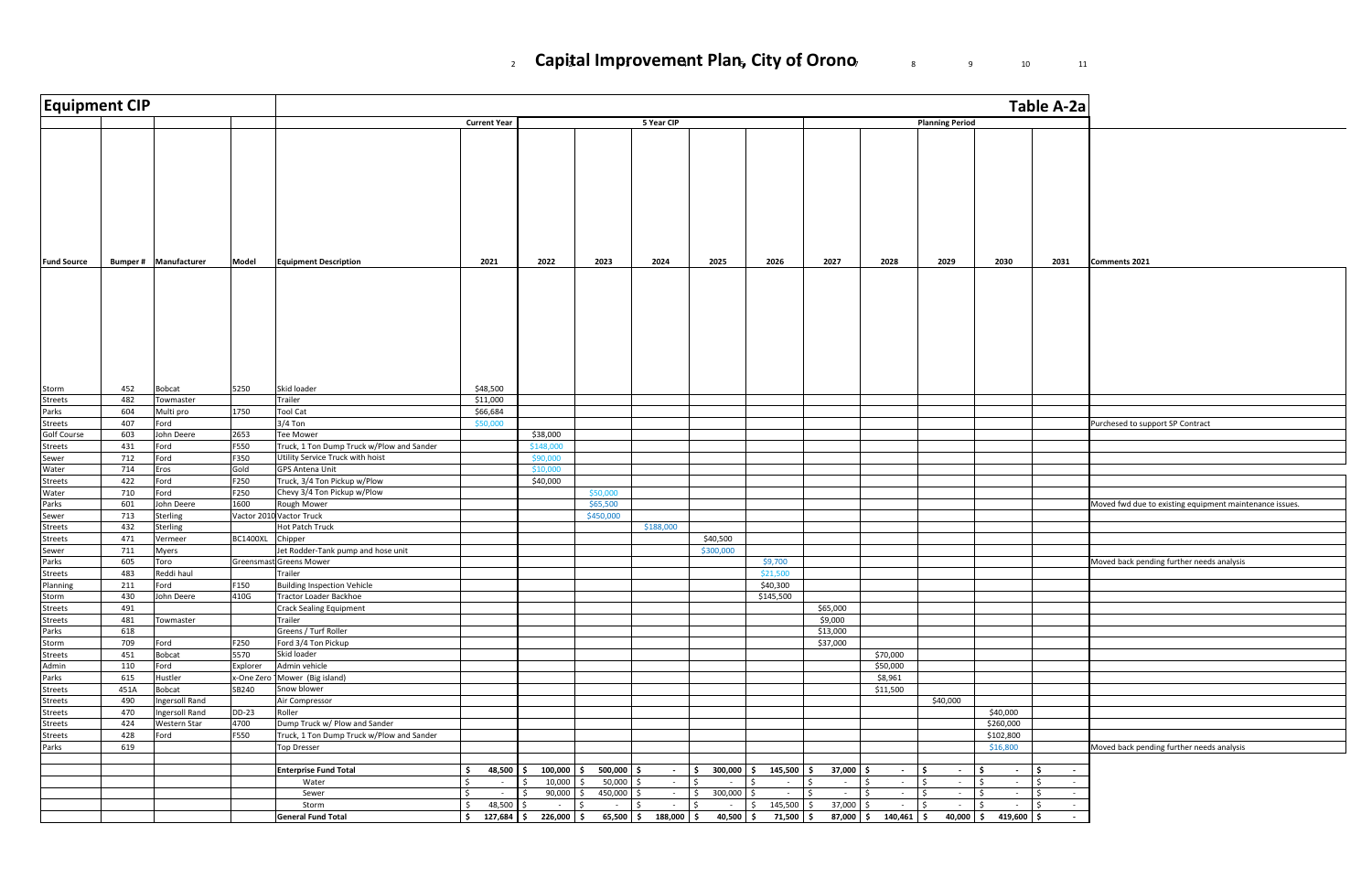## 2 **Capital Improvement Plan, City of Orono** 2 3 5 8 10 11

| <b>Equipment CIP</b> |             |          |              |         |         |              |            |         |       |              |        |             |         | <b>Table A-2a</b> |
|----------------------|-------------|----------|--------------|---------|---------|--------------|------------|---------|-------|--------------|--------|-------------|---------|-------------------|
|                      | Parks       | 66,684   |              | 65,500  |         |              | 9,700 I \$ | 13,000  | 8,961 |              |        |             | 16,800  |                   |
|                      | Golf Course |          | 38,000       |         |         |              |            |         |       |              |        |             |         |                   |
|                      | Admir       |          |              |         |         |              |            |         |       | 50,000       |        |             |         |                   |
|                      | Planning    |          |              |         |         |              | 40,300     |         |       |              |        |             |         |                   |
|                      | Streets     | 61,000   | 188,000      |         | 188,000 | 40,500       | 21,50      | 74,000  |       | 81,500       | 40,000 |             | 402,800 |                   |
|                      | Totals      | 176, 184 | $326,000$ \$ | 565,500 | 188,000 | $340,500$ \$ | 217,000    | 124,000 |       | $140, 461$ , |        | $40,000$ \$ | 419,600 |                   |

| 10<br>× |
|---------|
|---------|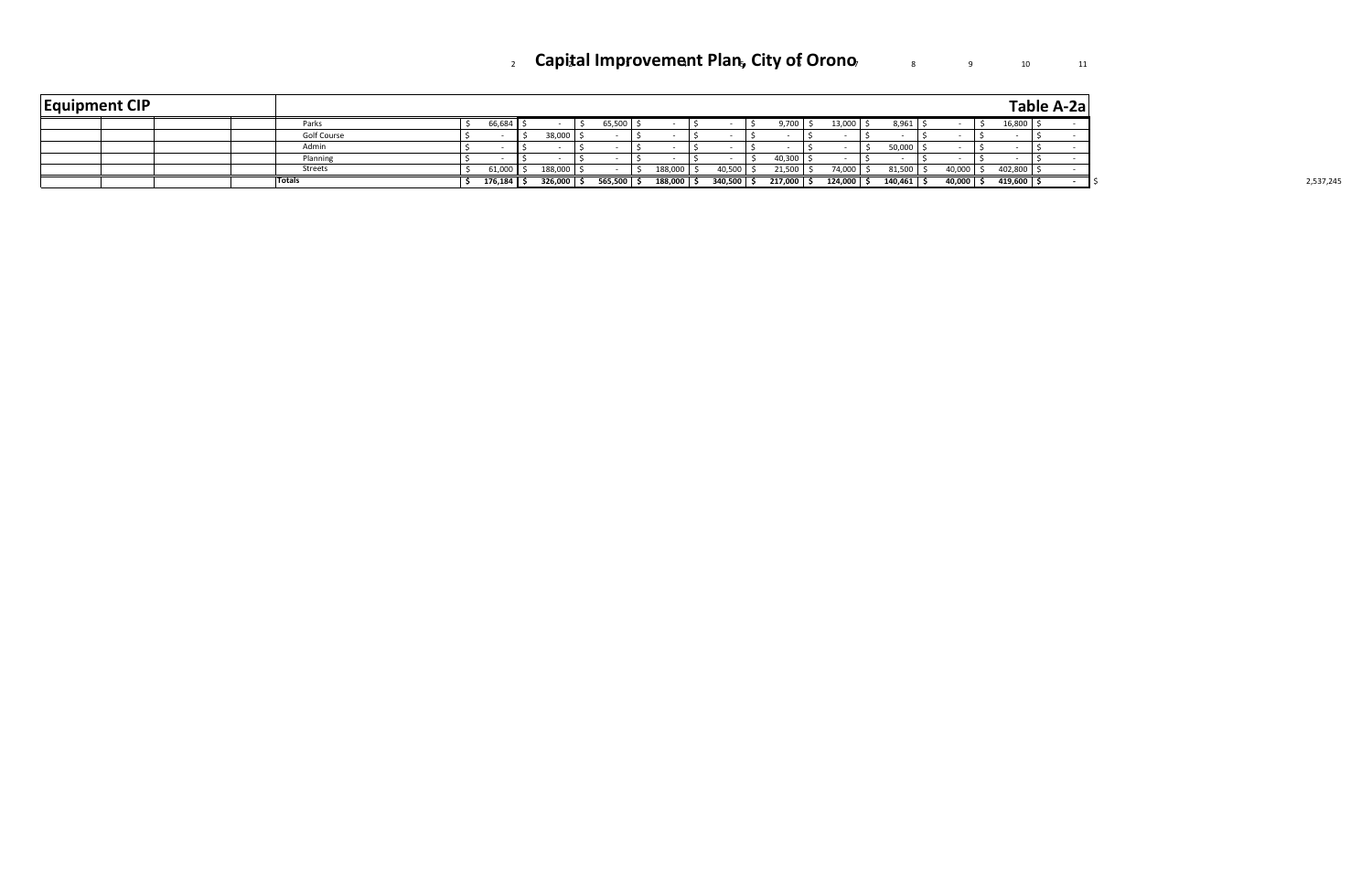| <b>Building CIP</b>                      |                                                                                |                     |              |           |             |           |           |           |           |                        |           | Table A-2b |
|------------------------------------------|--------------------------------------------------------------------------------|---------------------|--------------|-----------|-------------|-----------|-----------|-----------|-----------|------------------------|-----------|------------|
|                                          |                                                                                | <b>Current Year</b> |              |           | 5-Year CIP  |           |           |           |           | <b>Planning Period</b> |           |            |
| Project                                  | <b>Comments</b>                                                                | 2021                | 2022         | 2023      | 2024        | 2025      | 2026      | 2027      | 2028      | 2029                   | 2030      | 2031       |
| <b>City Hall Carpet</b>                  | Moved to 2023 ar coucnil direction WS 14 SEP20                                 |                     |              | \$20,000  |             |           |           |           |           |                        |           |            |
| City Hall and PW Interior Painting       | Moved to 2023 ar coucnil direction WS 14 SEP21                                 |                     |              | \$15,000  |             |           |           |           |           |                        |           |            |
| City Hall, PD and PW Security Upgrades   | Keyless entry for all doors                                                    | \$17,000            |              |           |             |           |           |           |           |                        |           |            |
| City Hall Parking Lot chip Seal (7years) |                                                                                |                     | \$35,000     |           |             |           |           |           |           |                        |           |            |
| Public Works Roof Replacement            | Estimate from Mint- moved to 2023 pending new<br>PW facility decisions         |                     |              | \$665,760 |             |           |           |           |           |                        |           |            |
| PW Air Handling System Refurbish         | Replace Air Handling/ exhaust removal system                                   |                     |              | \$75,000  |             |           |           |           |           |                        |           |            |
| New Public Works Facility                | 2021- land purchase, utilities & design<br>2022-Site and building construction | \$750,000           | \$13,000,000 |           |             |           |           |           |           |                        |           |            |
| <b>Fire Station Purchase</b>             | Placeholder #- buy out LL protion of existing or<br>buy new.                   |                     |              |           | \$3,000,000 |           |           |           |           |                        |           |            |
| Public Works Parking Lot Repave          | Combine with Kelley Prky                                                       |                     |              |           | \$119,560   |           |           |           |           |                        |           |            |
| City Hall Roof Replacement               | <b>Estimate from Mint</b>                                                      |                     |              |           | \$320,000   |           |           |           |           |                        |           |            |
| Police Department Roof Replacement       | <b>Estimate from Mint</b>                                                      |                     |              |           |             | \$209,000 |           |           |           |                        |           |            |
| <b>Future Facilities Improvements</b>    | Based on average annual costs less PW roof                                     |                     |              |           |             |           | \$160,000 | \$160,000 | \$160,000 | \$160,000              | \$160,000 | \$160,000  |
| <b>Totals</b>                            |                                                                                | \$767,000           | \$13,035,000 | \$775,760 | \$3,439,560 | \$209,000 | \$160,000 | \$160,000 | \$160,000 | \$160,000              | \$160,000 | \$160,000  |

Notes: With council proposal to build a new Public Works facility, we need to deconflicted / reprioritize work to existing facility. This is dependent on confirmation of the new facility, timeline for the new facility and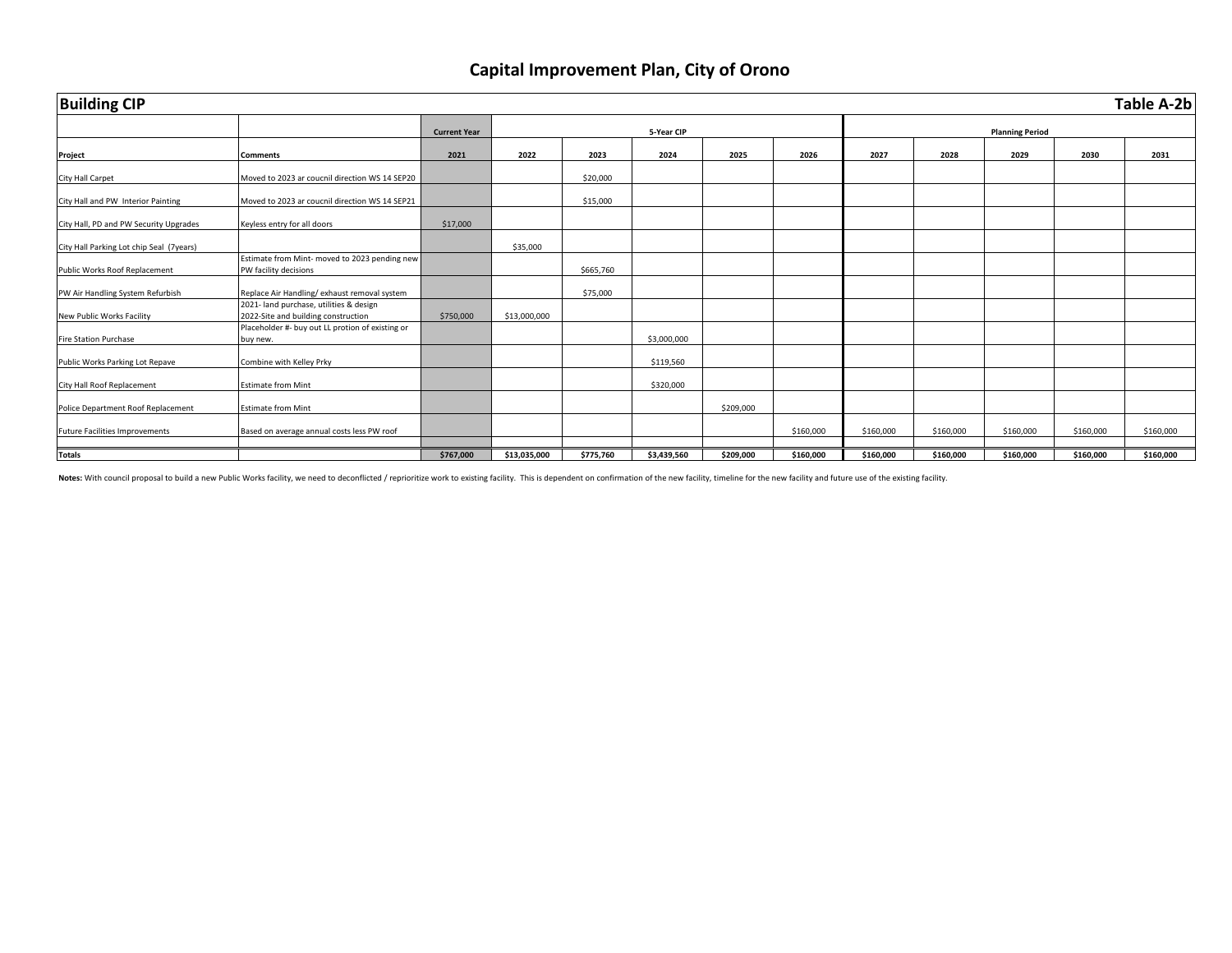| <b>IT CIP</b>                                              | Table A-2c          |          |          |            |          |          |          |          |                        |          |          |  |  |  |  |
|------------------------------------------------------------|---------------------|----------|----------|------------|----------|----------|----------|----------|------------------------|----------|----------|--|--|--|--|
|                                                            | <b>Current Year</b> |          |          | 5-Year CIP |          |          |          |          | <b>Planning Period</b> |          |          |  |  |  |  |
| Project                                                    | 2021                | 2022     | 2023     | 2024       | 2025     | 2026     | 2027     | 2028     | 2029                   | 2030     | 2031     |  |  |  |  |
| Wireless Access Points - City Hall & PW (2 every 2<br>yrs) | \$15,000            |          | \$15,500 |            | \$16,000 |          | \$16,500 |          | \$17,000               |          | \$17,500 |  |  |  |  |
| File Servers X 2 (5 Years)                                 |                     |          |          |            | \$25,000 |          |          |          |                        | \$25,000 |          |  |  |  |  |
| Switch (Every 6 Years - 6 Switches)                        |                     | \$15,000 | \$15,300 | \$15,600   | \$15,900 | \$16,200 | \$16,500 | \$16,800 | \$17,100               | \$17,400 | \$17,700 |  |  |  |  |
| Phone Replacement (10 Years)                               |                     |          |          | \$100,000  |          |          |          |          |                        |          |          |  |  |  |  |
| Web Site Upgrade                                           |                     |          |          |            |          |          | \$25,000 |          |                        |          |          |  |  |  |  |
| Council Chamber AV                                         |                     |          | 35,000   |            |          |          |          |          |                        |          |          |  |  |  |  |
| <b>Totals</b>                                              | \$15,000            | \$15,000 | \$65,800 | \$115,600  | \$56,900 | \$16,200 | \$58,000 | \$16,800 | \$34,100               | \$42,400 | \$35,200 |  |  |  |  |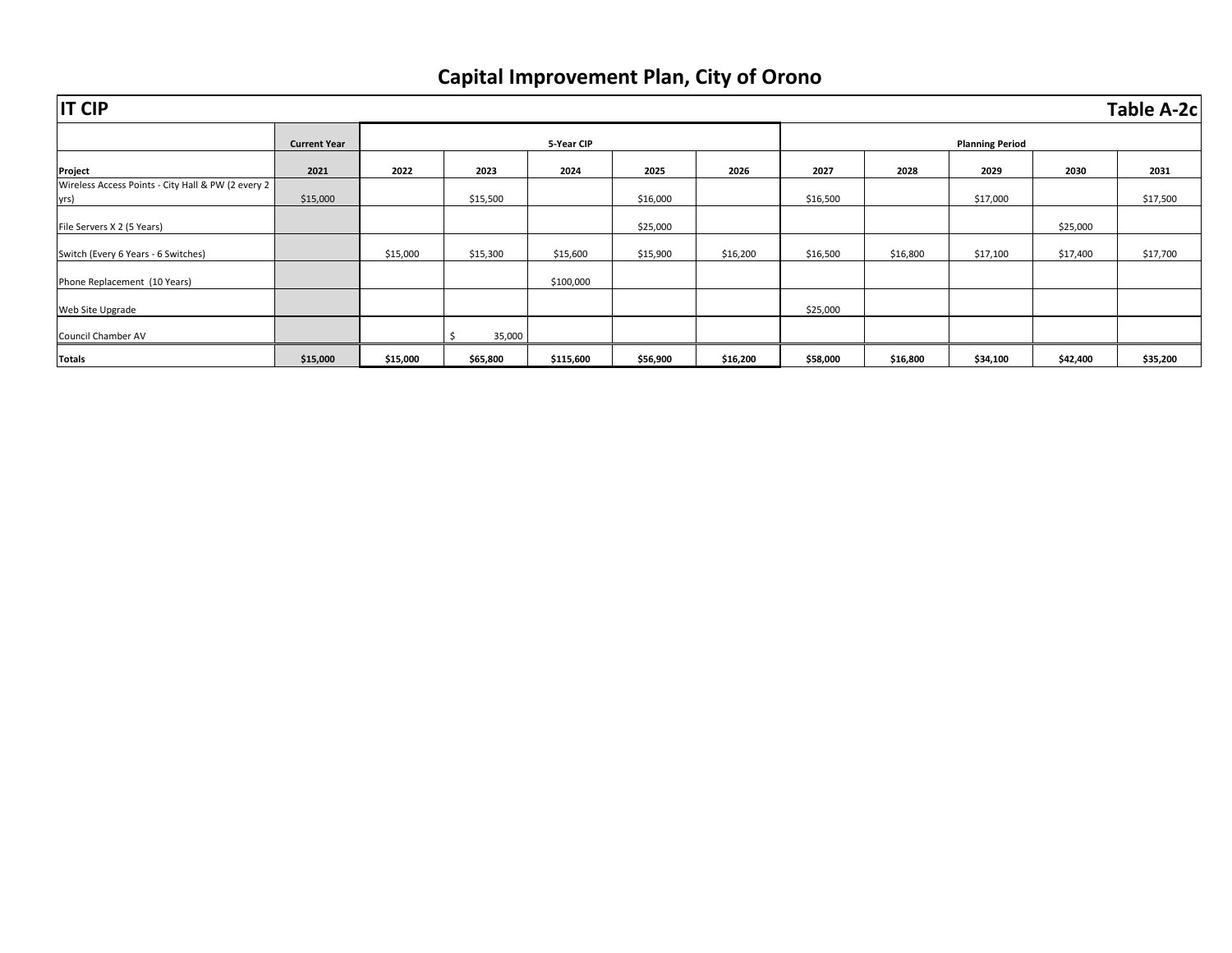| Long Lake Fire CIP                                             |          |            |                     |          |      |            |           |          |          |           |                        |          | <b>Table A-3</b> |
|----------------------------------------------------------------|----------|------------|---------------------|----------|------|------------|-----------|----------|----------|-----------|------------------------|----------|------------------|
|                                                                | Purchase | Expected   | <b>Current Year</b> |          |      | 5-Year CIP |           |          |          |           | <b>Planning Period</b> |          |                  |
| Project                                                        | Year     | Life (yrs) | 2021                | 2022     | 2023 | 2024       | 2025      | 2026     | 2027     | 2028      | 2029                   | 2030     | 2031             |
| Replace U11 with New Utility Vehicle                           | 1999     | 10         | \$130,000           |          |      |            |           |          |          |           |                        |          |                  |
| Replace CMD2 with New CMD1                                     | 2011     | 10         |                     | \$60,000 |      |            |           |          |          |           |                        |          |                  |
| Replace Old U11 with New Grass/Medical Truck<br>for Station 2  | 2000     | 20         |                     |          |      |            | \$140,000 |          |          |           |                        |          |                  |
| Replace CMD2/DO with new CMD1 vehicle                          | 2013     | 15         |                     |          |      |            |           |          | \$65,000 |           |                        |          |                  |
| Replace U21 with New Utility Vehicle                           |          | 10         |                     |          |      |            |           | \$60,000 |          |           |                        |          |                  |
| Refurbishment of B11 & Trailer with New Fire<br>boat & Trailer |          | 15         |                     |          |      |            |           |          |          |           |                        | \$90,000 |                  |
| Replace E21 with New Rescue Pumper                             | 2003     | 15         |                     |          |      |            |           |          |          | \$575,000 |                        |          |                  |
| <b>SCBA Replacement</b>                                        |          | 10         | \$212,550           |          |      |            |           |          |          |           |                        |          |                  |
| <b>Totals:</b>                                                 |          |            | \$353,550           | \$60,000 | \$0  | \$0        | \$140,000 | \$60,000 | \$65,000 | \$575,000 | \$0                    | \$90,000 | \$0              |
| City of Orono's Portion (85%)                                  |          |            | \$300,518           | \$51,000 | \$0  | \$0        | \$119,000 | \$51,000 | \$55,250 | \$488,750 | \$0                    | \$76,500 | \$0              |
|                                                                |          |            |                     |          |      |            |           |          |          |           |                        |          |                  |
| <b>Totals</b>                                                  |          |            | \$300,518           | \$51,000 | \$0  | \$0        | \$119,000 | \$51,000 | \$55,250 | \$488,750 | \$0                    | \$76,500 | \$0              |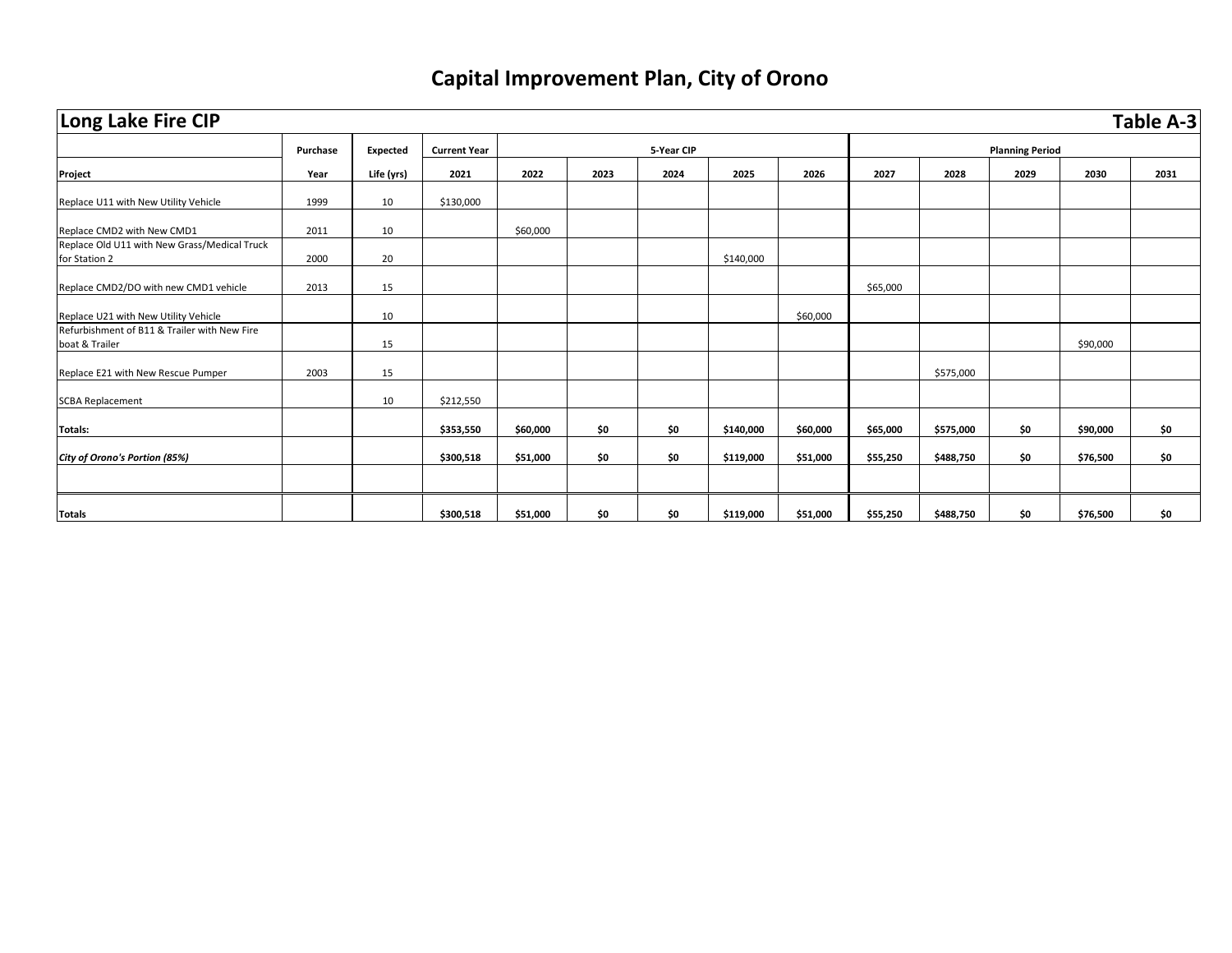|                                                  | <b>Table A-4</b><br><b>Community Investment CIP</b> |           |      |            |      |      |      |      |                        |      |      |  |  |  |
|--------------------------------------------------|-----------------------------------------------------|-----------|------|------------|------|------|------|------|------------------------|------|------|--|--|--|
|                                                  | <b>Current Year</b>                                 |           |      | 5-Year CIP |      |      |      |      | <b>Planning Period</b> |      |      |  |  |  |
| Project                                          | 2021                                                | 2022      | 2023 | 2024       | 2025 | 2026 | 2027 | 2028 | 2029                   | 2030 | 2031 |  |  |  |
| Park and Ride Overlay and Restriping             | 50000                                               | \$125,000 |      |            |      |      |      |      |                        |      |      |  |  |  |
| County Road 112 Turn Back (Lighting/Sidewalks) * |                                                     | \$568,970 |      |            |      |      |      |      |                        |      |      |  |  |  |
|                                                  |                                                     |           |      |            |      |      |      |      |                        |      |      |  |  |  |
| Totals                                           | \$0                                                 | \$693,970 | \$0  | \$0        | \$0  | \$0  | \$0  | \$0  | \$0                    | \$0  | \$0  |  |  |  |

\* The scope of the County Road 112 Turn Back Project is yet to be determined. Therefore, the cost estimate for the project is subject to change and refinement as the project development process proceeds. The City's final share of the project will be established by the County's cost sharing policy and the final scope of the project as developed by the City of Orono and Hennepin County.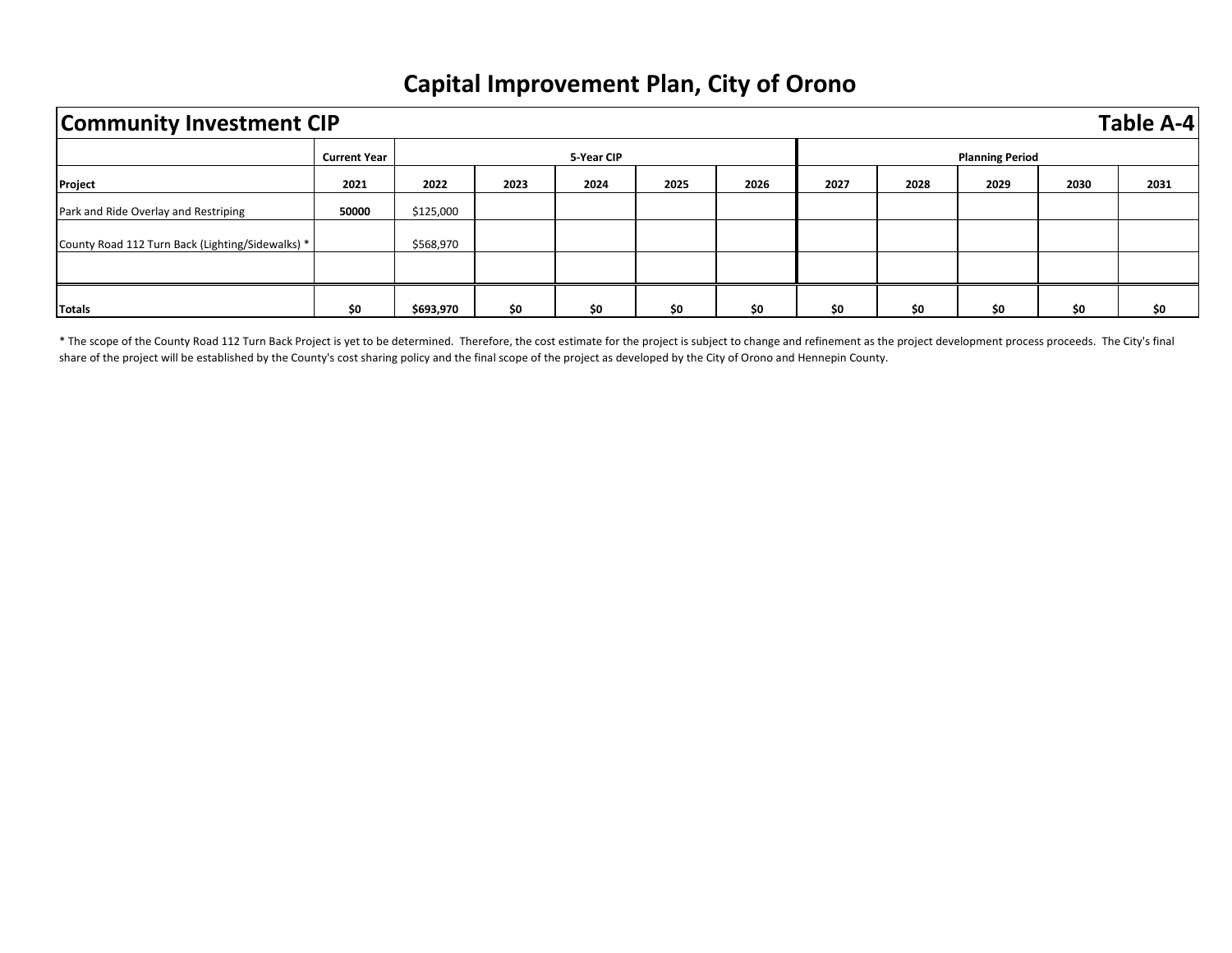| <b>Public Works - Streets CIP</b>                                                      |                |                                          |                     |             |             |             |             |             |             |             |                        |             | Table A-5   |  |
|----------------------------------------------------------------------------------------|----------------|------------------------------------------|---------------------|-------------|-------------|-------------|-------------|-------------|-------------|-------------|------------------------|-------------|-------------|--|
|                                                                                        |                |                                          | <b>Current Year</b> |             |             | 5-Year CIP  |             |             |             |             | <b>Planning Period</b> |             |             |  |
| Project                                                                                | <b>Type</b>    | Comment(s)                               | 2021                | 2022        | 2023        | 2024        | 2025        | 2026        | 2027        | 2028        | 2029                   | 2030        | 2031        |  |
| Casco Circle                                                                           | Reclaim        |                                          | \$431,670           |             |             |             |             |             |             |             |                        |             |             |  |
| Park Lane & Elm Street                                                                 | Reclaim        |                                          | \$173,700           |             |             |             |             |             |             |             |                        |             |             |  |
| Navaree West Roads (Lyric Avenue (Blaine ot Shadywood), Crystal                        |                |                                          |                     |             |             |             |             |             |             |             |                        |             |             |  |
| Place, Blaine)                                                                         | Mill & Overlay |                                          | \$177,000           |             |             |             |             |             |             |             |                        |             |             |  |
| Navarre East Roads (Kenwood Way, Navarre Lane, Olive Avenue, Bayview pl Mill & Overlay |                |                                          | \$264,600           |             |             |             |             |             |             |             |                        |             |             |  |
| <b>Eileen Street</b>                                                                   | Mill & Overlay |                                          | \$26,600            |             |             |             |             |             |             |             |                        |             |             |  |
| Country Club Road and Lakeview Terrace                                                 | Mill & Overlay |                                          |                     | \$177,200   |             |             |             |             |             |             |                        |             |             |  |
| Kelley Parkway - OCB Rd to Stone Bay                                                   | Relcaim        |                                          |                     | \$85,700    |             |             |             |             |             |             |                        |             |             |  |
| Dickenson                                                                              | Reclaim        |                                          |                     | \$165,600   |             |             |             |             |             |             |                        |             |             |  |
| <b>West Lake Street</b>                                                                | Reclaim        |                                          |                     | \$37,600    |             |             |             |             |             |             |                        |             |             |  |
| Orono Lane                                                                             | Mill & Overlay |                                          |                     | \$48,100    |             |             |             |             |             |             |                        |             |             |  |
| Park Ave, Oak Street and Linden Ave                                                    | Mill & Overlay |                                          |                     | \$59,900    |             |             |             |             |             |             |                        |             |             |  |
| Crystal Bay Roads (Arbor, Prospect, Crystal, Spates, Lakeview)                         | Mill & Overlay |                                          |                     | \$224,900   |             |             |             |             |             |             |                        |             |             |  |
| <b>High Lane</b>                                                                       | Mill & Overlay |                                          |                     | \$15,500    |             |             |             |             |             |             |                        |             |             |  |
| Chippewa Lane                                                                          | Mill & Overlay |                                          |                     | \$65,500    |             |             |             |             |             |             |                        |             |             |  |
| <b>Fairview Cottage</b>                                                                | Mill & Overlay |                                          |                     | \$9,500     |             |             |             |             |             |             |                        |             |             |  |
| Highwood Lane                                                                          | Mill & Overlay |                                          |                     | \$81,000    |             |             |             |             |             |             |                        |             |             |  |
| Dakota Ave                                                                             | Mill & Overlay |                                          |                     | \$44,300    |             |             |             |             |             |             |                        |             |             |  |
| Fox Street - Brown-Orono Orchard                                                       | Reconstruct    | Permanent Weight restriction until fixed |                     |             | \$1,040,200 |             |             |             |             |             |                        |             |             |  |
| <b>Townline Road</b>                                                                   | Reconstruct    | Shared with Independence and Medina.     |                     |             | \$196,200   |             |             |             |             |             |                        |             |             |  |
| Partenwood                                                                             | Mill & Overlay |                                          |                     |             |             | \$122,300   |             |             |             |             |                        |             |             |  |
| North Arm Drive & Lane                                                                 | Reclaim        |                                          |                     |             |             | \$722,200   |             |             |             |             |                        |             |             |  |
| Willow Drive - Fox St- Brown Road                                                      | Mill & Overlay |                                          |                     |             |             | \$575,700   |             |             |             |             |                        |             |             |  |
| Spring Hill Road                                                                       | Mill & Overlay |                                          |                     |             |             |             | 490,200     |             |             |             |                        |             |             |  |
| Kelly Avenue                                                                           | Reclaim        |                                          |                     |             |             |             | \$506,900   |             |             |             |                        |             |             |  |
| Crestview Avenue                                                                       | Mill & Overlay |                                          |                     |             |             |             | \$59,200    |             |             |             |                        |             |             |  |
| Glendale Drive                                                                         | Mill & Overlay |                                          |                     |             |             |             | \$43,700    |             |             |             |                        |             |             |  |
| Old Long Lake Road                                                                     | Mill & Overlay |                                          |                     |             |             |             |             | \$385,200   |             |             |                        |             |             |  |
| Ferndale Road West                                                                     | Reclaim        |                                          |                     |             |             |             |             | \$325,700   |             |             |                        |             |             |  |
| Orchard Park Road                                                                      | Reclaim        |                                          |                     |             |             |             |             | \$356,900   |             |             |                        |             |             |  |
| Preventive Maintenance                                                                 |                |                                          | \$50,000            | \$100,000   | \$100,000   | \$100,000   | \$100,000   | \$100,000   | \$100,000   | \$100,000   | \$100,000              | \$100,000   | \$100,000   |  |
| Future road reconstructions/ M&O and Reclaims (per Year)                               |                | 2% inflation                             |                     |             |             |             |             |             | \$1,196,460 | \$1,220,389 | \$1,244,797            | \$1,269,693 | \$1,294,589 |  |
| Total - Pavement Management Fund                                                       |                |                                          | \$1,123,570         | \$1,114,800 | \$1,336,400 | \$1,520,200 | \$1,200,000 | \$1,167,800 | \$1,296,460 | \$1,320,389 | \$1,344,797            | \$1,369,693 | \$1,394,589 |  |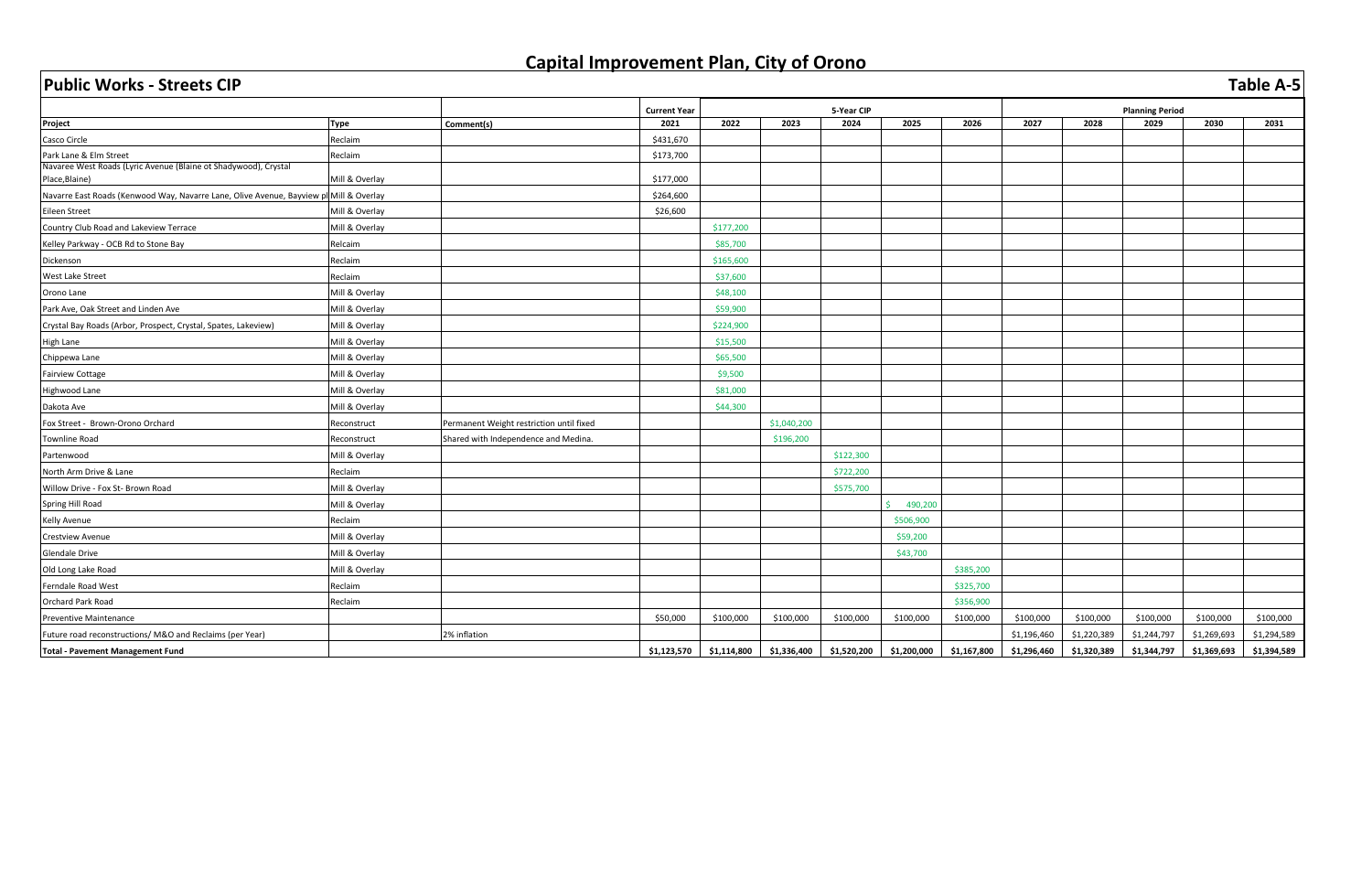| <b>Public Works - Streets CIP</b>                                                                             |                  |                                            |                     |             |             |              |             |             |               |                                                                                                                                          |                        |             | <b>Table A-5</b>           |
|---------------------------------------------------------------------------------------------------------------|------------------|--------------------------------------------|---------------------|-------------|-------------|--------------|-------------|-------------|---------------|------------------------------------------------------------------------------------------------------------------------------------------|------------------------|-------------|----------------------------|
|                                                                                                               |                  |                                            | <b>Current Year</b> |             |             | 5-Year CIP   |             |             |               |                                                                                                                                          | <b>Planning Period</b> |             |                            |
| Project                                                                                                       | <b>Type</b>      | Comment(s)                                 | 2021                | 2022        | 2023        | 2024         | 2025        | 2026        | 2027          | 2028                                                                                                                                     | 2029                   | 2030        | 2031                       |
|                                                                                                               |                  |                                            |                     |             |             |              |             |             |               |                                                                                                                                          |                        |             |                            |
| <b>MSA Streets:</b>                                                                                           |                  |                                            |                     |             |             |              |             |             |               |                                                                                                                                          |                        |             |                            |
| Ferndale Road North (Shared with Plymouth)                                                                    | Mill & Overlay   | Financed by Plymouth- Payback over 3 years | \$71,867            | \$71,867    |             |              |             |             |               |                                                                                                                                          |                        |             |                            |
| Brown Road North                                                                                              | Mill and Overlay |                                            |                     |             |             | \$348,000    |             |             |               |                                                                                                                                          |                        |             |                            |
| Old Crystal Bay Road (Watertown to Fox)                                                                       | Thin Overlay     |                                            |                     |             |             |              | \$88,000    |             |               |                                                                                                                                          |                        |             |                            |
| Future MSA road projects (per year)                                                                           | Mill and Overlay | 2% inflation                               |                     |             |             |              |             | \$408,000   | \$416,160     | \$424,483                                                                                                                                | \$432,973              | \$441,632   |                            |
| <b>Total MSA Streets:</b>                                                                                     |                  |                                            | \$71,867            | \$71,867    | \$0         | \$348,000    | \$88,000    | \$408,000   | \$416,160     | \$424,483                                                                                                                                | \$432,973              | \$441,632   | \$0                        |
| MSA Debt Service                                                                                              |                  |                                            | \$143,111           | \$139,661   | \$141,061   | \$141,945    | \$137,468   | \$137,687   | \$142,625     |                                                                                                                                          |                        |             |                            |
| <b>Totals Streets</b>                                                                                         |                  |                                            | \$1,195,437         | \$1,186,667 | \$1,336,400 | \$1,868,200  | \$1,288,000 | \$1,575,800 | \$1,712,620   | \$1,744,872                                                                                                                              | \$1,777,770            | \$1,811,325 | \$1,394,589                |
| Notes: Pavement Funding remains a concern. A couple large pavement projects are recommended in the near term. |                  |                                            |                     |             |             |              |             |             |               |                                                                                                                                          |                        |             |                            |
| <b>Stromwater with Streets</b>                                                                                |                  |                                            | 172,150 \$          | 208,335 \$  | 180,000     | $265,230$ \$ | 161,475 \$  | 131,430     | 180,000<br>S. | 180,000                                                                                                                                  | 180,000 \$             | 180,000     | 180,000                    |
| Water with Streets                                                                                            |                  |                                            | 148,500             | $16,500$ \$ | $\sim$      | $5,500$ \$   | $\sim$      | 27,500      | 40,000 \$     | 40,000                                                                                                                                   | 40,000                 | 40,000      | 40,000                     |
| Sanitary with Streets                                                                                         |                  |                                            | 63,000              | 76,500 \$   |             | 39,000       | 16,500 \$   | 21,000      | 36,000        | 36,000<br>1.507.220 \$ 1.416.135 \$ 1.516.400 \$ 1.829.930 \$ 1.377.975 \$ 1.347.730 \$ 1.552.460 \$ 1.576.389 \$ 1.600.797 \$ 1.625.693 | 36,000                 | 36,000      | 36,000<br>1.650.589<br>- S |

|                     | <u>,</u>       | ----<br>$\ddot{\phantom{0}}$   | - -<br>----   |                 |                |               |                |                        |                |                |
|---------------------|----------------|--------------------------------|---------------|-----------------|----------------|---------------|----------------|------------------------|----------------|----------------|
|                     |                |                                |               |                 |                |               |                |                        |                | Table A-5      |
| <b>Current Year</b> |                |                                | 5-Year CIP    |                 |                |               |                | <b>Planning Period</b> |                |                |
| 2021                | 2022           | 2023                           | 2024          | 2025            | 2026           | 2027          | 2028           | 2029                   | 2030           | 2031           |
|                     |                |                                |               |                 |                |               |                |                        |                |                |
|                     |                |                                |               |                 |                |               |                |                        |                |                |
| \$71,867            | \$71,867       |                                |               |                 |                |               |                |                        |                |                |
|                     |                |                                | \$348,000     |                 |                |               |                |                        |                |                |
|                     |                |                                |               | \$88,000        |                |               |                |                        |                |                |
|                     |                |                                |               |                 | \$408,000      | \$416,160     | \$424,483      | \$432,973              | \$441,632      |                |
| \$71,867            | \$71,867       | \$0                            | \$348,000     | \$88,000        | \$408,000      | \$416,160     | \$424,483      | \$432,973              | \$441,632      | \$0            |
| \$143,111           | \$139,661      | \$141,061                      | \$141,945     | \$137,468       | \$137,687      | \$142,625     |                |                        |                |                |
|                     |                |                                |               |                 |                |               |                |                        |                |                |
| \$1,195,437         | \$1,186,667    | \$1,336,400                    | \$1,868,200   | \$1,288,000     | \$1,575,800    | \$1,712,620   | \$1,744,872    | \$1,777,770            | \$1,811,325    | \$1,394,589    |
|                     |                |                                |               |                 |                |               |                |                        |                |                |
| \$<br>172,150       | 208,335<br>\$  | - \$<br>180,000                | 265,230<br>Ŝ. | - \$<br>161,475 | 131,430<br>Ŝ.  | 180,000<br>Ŝ. | 180,000<br>-Ś  | Ŝ.<br>180,000 \$       | 180,000        | -\$<br>180,000 |
| \$<br>148,500       | \$<br>16,500   | \$<br>$\overline{\phantom{a}}$ | 5,500<br>\$   | - \$            | \$<br>27,500   | 40,000<br>\$  | 40,000<br>Ŝ.   | \$<br>40,000 \$        | 40,000         | \$<br>40,000   |
| 63,000<br>\$        | 76,500<br>Ś    | Ś                              | 39,000<br>Ś   | 16,500<br>Ŝ     | 21,000         | 36,000<br>S   | 36,000<br>Ś    | 36,000<br>Ś            | 36,000<br>Ś    | Ś.<br>36,000   |
| 1,507,220<br>\$     | 1,416,135<br>Ś | \$<br>1,516,400                | 1,829,930     | \$<br>1,377,975 | Ś<br>1,347,730 | 1,552,460     | 1,576,389<br>S | 1,600,797<br>Ś         | 1,625,693<br>S | Ś<br>1,650,589 |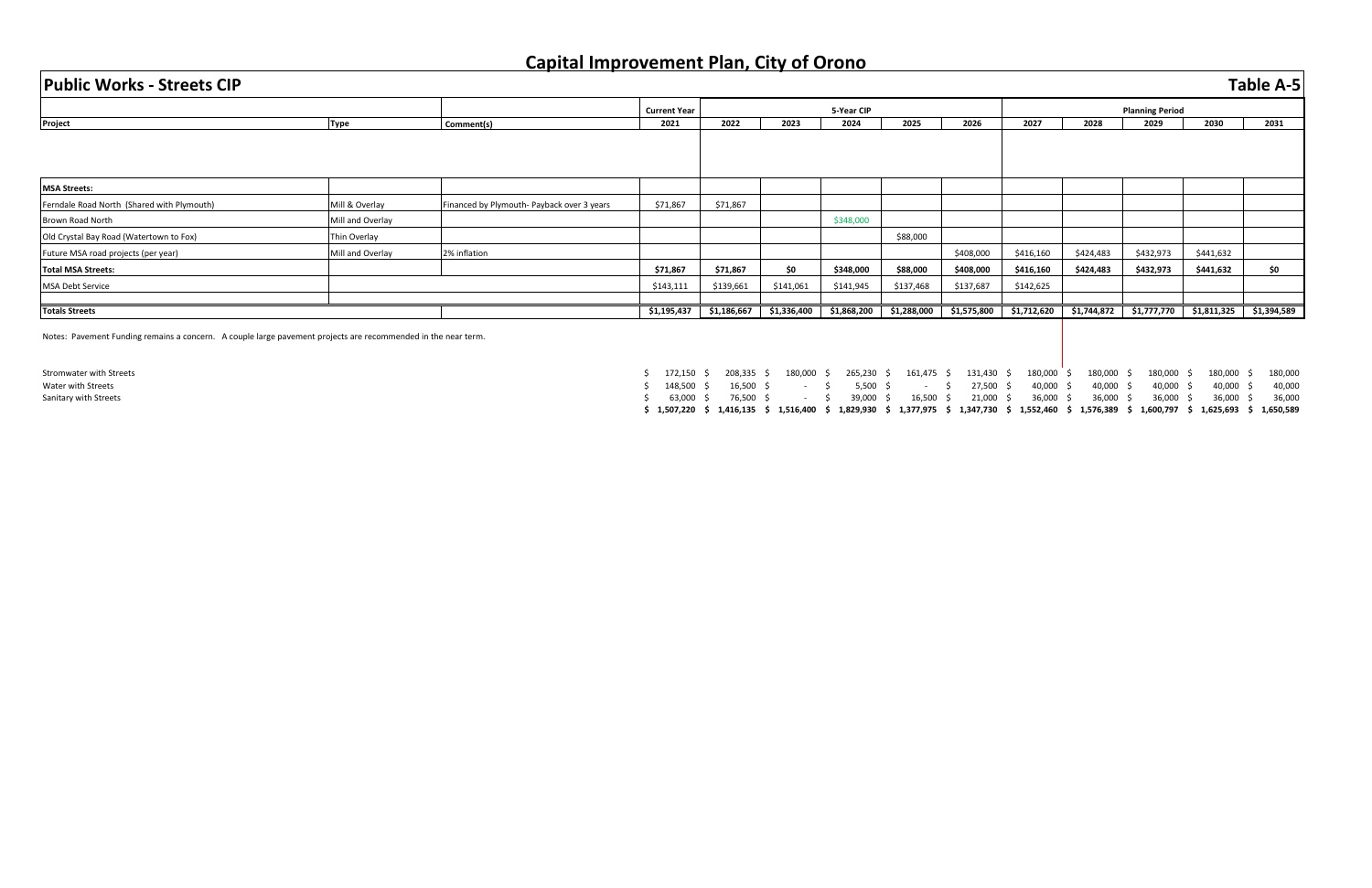| <b>Table A-6</b><br><b>Public Works - Water CIP</b><br>5-Year CIP<br><b>Planning Period</b><br>2021<br>2022<br>2023<br>2030<br>Project<br>Dep. Life<br>2024<br>2025<br>2026<br>2027<br>2028<br>2029<br>2031<br>\$0<br>Water Sytem work with Road Projects (Valve replacements)<br>75<br>\$148,500<br>\$16,500<br>\$5,500<br>\$27,500<br>\$40,000<br>\$40,000<br>\$40,000<br>\$40,000<br>\$40,000<br>20<br>Water Meter Replacement<br>\$90,000<br>\$95,000<br>\$170,000<br>Walters Port Watermain Replacement<br>\$160,000<br>Navarre Plant Control Upgrade<br>20<br>\$190,000<br>\$270,900<br>Water main Replacement CSAH 19 (CSAH 15 to Kelly)<br>Water main Replacement CSAH 19 (Kelly to W. Lafayette)<br>\$238,600<br>??<br>South Water plan Softner Valve Replacement<br>\$60,000<br>North Waterplant Switch Gear Upgrade<br>20<br>\$100,000<br>10<br><b>Wellhead Protection plan Updates</b><br>\$20,000<br>\$75,450<br>North Water Tower deep clean/Inspection and repairs |                |           |           |           |           |           |           |           |           |           |           |          |                                      |  |
|-----------------------------------------------------------------------------------------------------------------------------------------------------------------------------------------------------------------------------------------------------------------------------------------------------------------------------------------------------------------------------------------------------------------------------------------------------------------------------------------------------------------------------------------------------------------------------------------------------------------------------------------------------------------------------------------------------------------------------------------------------------------------------------------------------------------------------------------------------------------------------------------------------------------------------------------------------------------------------------|----------------|-----------|-----------|-----------|-----------|-----------|-----------|-----------|-----------|-----------|-----------|----------|--------------------------------------|--|
|                                                                                                                                                                                                                                                                                                                                                                                                                                                                                                                                                                                                                                                                                                                                                                                                                                                                                                                                                                                   |                |           |           |           |           |           |           |           |           |           |           |          |                                      |  |
|                                                                                                                                                                                                                                                                                                                                                                                                                                                                                                                                                                                                                                                                                                                                                                                                                                                                                                                                                                                   |                |           |           |           |           |           |           |           |           |           |           |          | Comments 2021                        |  |
|                                                                                                                                                                                                                                                                                                                                                                                                                                                                                                                                                                                                                                                                                                                                                                                                                                                                                                                                                                                   |                |           |           |           |           |           |           |           |           |           |           |          | updated based on current streets CIP |  |
|                                                                                                                                                                                                                                                                                                                                                                                                                                                                                                                                                                                                                                                                                                                                                                                                                                                                                                                                                                                   |                |           |           |           |           |           |           |           |           |           |           |          |                                      |  |
|                                                                                                                                                                                                                                                                                                                                                                                                                                                                                                                                                                                                                                                                                                                                                                                                                                                                                                                                                                                   |                |           |           |           |           |           |           |           |           |           |           |          |                                      |  |
|                                                                                                                                                                                                                                                                                                                                                                                                                                                                                                                                                                                                                                                                                                                                                                                                                                                                                                                                                                                   |                |           |           |           |           |           |           |           |           |           |           |          | updated Quote from quality flow      |  |
|                                                                                                                                                                                                                                                                                                                                                                                                                                                                                                                                                                                                                                                                                                                                                                                                                                                                                                                                                                                   |                |           |           |           |           |           |           |           |           |           |           |          | Use ARP funds                        |  |
|                                                                                                                                                                                                                                                                                                                                                                                                                                                                                                                                                                                                                                                                                                                                                                                                                                                                                                                                                                                   |                |           |           |           |           |           |           |           |           |           |           |          | Move to 2022 and use ARP funds       |  |
|                                                                                                                                                                                                                                                                                                                                                                                                                                                                                                                                                                                                                                                                                                                                                                                                                                                                                                                                                                                   |                |           |           |           |           |           |           |           |           |           |           |          |                                      |  |
|                                                                                                                                                                                                                                                                                                                                                                                                                                                                                                                                                                                                                                                                                                                                                                                                                                                                                                                                                                                   |                |           |           |           |           |           |           |           |           |           |           |          |                                      |  |
|                                                                                                                                                                                                                                                                                                                                                                                                                                                                                                                                                                                                                                                                                                                                                                                                                                                                                                                                                                                   |                |           |           |           |           |           |           |           |           |           |           |          | Current plan ends in 2022            |  |
|                                                                                                                                                                                                                                                                                                                                                                                                                                                                                                                                                                                                                                                                                                                                                                                                                                                                                                                                                                                   |                |           |           |           |           |           |           |           |           |           |           |          |                                      |  |
| South Tower Repaint and Rehabilitation                                                                                                                                                                                                                                                                                                                                                                                                                                                                                                                                                                                                                                                                                                                                                                                                                                                                                                                                            | 20             |           |           |           |           | \$350,000 |           |           |           |           |           |          |                                      |  |
| Well #4 Inspection & Maintenance (every 10 yrs)                                                                                                                                                                                                                                                                                                                                                                                                                                                                                                                                                                                                                                                                                                                                                                                                                                                                                                                                   | 20             |           |           |           |           | \$20,000  |           |           |           |           |           |          |                                      |  |
| North Water Plant Painting                                                                                                                                                                                                                                                                                                                                                                                                                                                                                                                                                                                                                                                                                                                                                                                                                                                                                                                                                        | $\overline{7}$ |           |           |           |           |           | \$30,000  |           |           |           |           |          |                                      |  |
| South Water Plant Painting                                                                                                                                                                                                                                                                                                                                                                                                                                                                                                                                                                                                                                                                                                                                                                                                                                                                                                                                                        | $\overline{7}$ |           |           |           |           |           | \$60,000  |           |           |           |           |          |                                      |  |
| Well #1 Inspection and Maintenance (every 10 yrs)                                                                                                                                                                                                                                                                                                                                                                                                                                                                                                                                                                                                                                                                                                                                                                                                                                                                                                                                 | 10             |           |           |           |           |           | \$20,000  |           |           |           |           |          |                                      |  |
| Well #2 Inspection and Maintenance(every 10 yrs)                                                                                                                                                                                                                                                                                                                                                                                                                                                                                                                                                                                                                                                                                                                                                                                                                                                                                                                                  | 10             |           |           |           |           |           |           | \$20,000  |           |           |           |          |                                      |  |
| Water Main Loop Concordia                                                                                                                                                                                                                                                                                                                                                                                                                                                                                                                                                                                                                                                                                                                                                                                                                                                                                                                                                         | 75             |           |           |           |           |           |           | \$230,000 |           |           |           |          |                                      |  |
| Water Supply Plan Update                                                                                                                                                                                                                                                                                                                                                                                                                                                                                                                                                                                                                                                                                                                                                                                                                                                                                                                                                          | 10             |           |           |           |           |           |           |           | \$20,000  |           |           |          | <b>DNR</b> requirement               |  |
| North Well house Upgrade (sewer)                                                                                                                                                                                                                                                                                                                                                                                                                                                                                                                                                                                                                                                                                                                                                                                                                                                                                                                                                  |                |           |           |           |           |           |           |           | \$10,000  |           |           |          |                                      |  |
| Well #3 Inspection & Maintenance (every 10 yrs)                                                                                                                                                                                                                                                                                                                                                                                                                                                                                                                                                                                                                                                                                                                                                                                                                                                                                                                                   | 10             |           |           |           |           |           |           |           | \$20,000  |           |           |          |                                      |  |
|                                                                                                                                                                                                                                                                                                                                                                                                                                                                                                                                                                                                                                                                                                                                                                                                                                                                                                                                                                                   |                |           |           |           |           |           |           |           |           |           |           |          |                                      |  |
|                                                                                                                                                                                                                                                                                                                                                                                                                                                                                                                                                                                                                                                                                                                                                                                                                                                                                                                                                                                   |                |           |           |           |           |           |           |           |           |           |           |          |                                      |  |
| <b>Totals</b>                                                                                                                                                                                                                                                                                                                                                                                                                                                                                                                                                                                                                                                                                                                                                                                                                                                                                                                                                                     |                | \$420,500 | \$798,440 | \$142,889 | \$399,297 | \$397,833 | \$366,028 | \$489,242 | \$319,973 | \$420,722 | \$270,722 | \$40,000 |                                      |  |

ARP ちょうしょう ちょうしょう しょうしょく しゅうしゅん しゅうしゅん しゅうしゅん しゅうしゅん ちょうしゅう ちょうしゅん ちょうしょく ちょうしょく ちょうしゅうしょく

Less ARP items \$288,940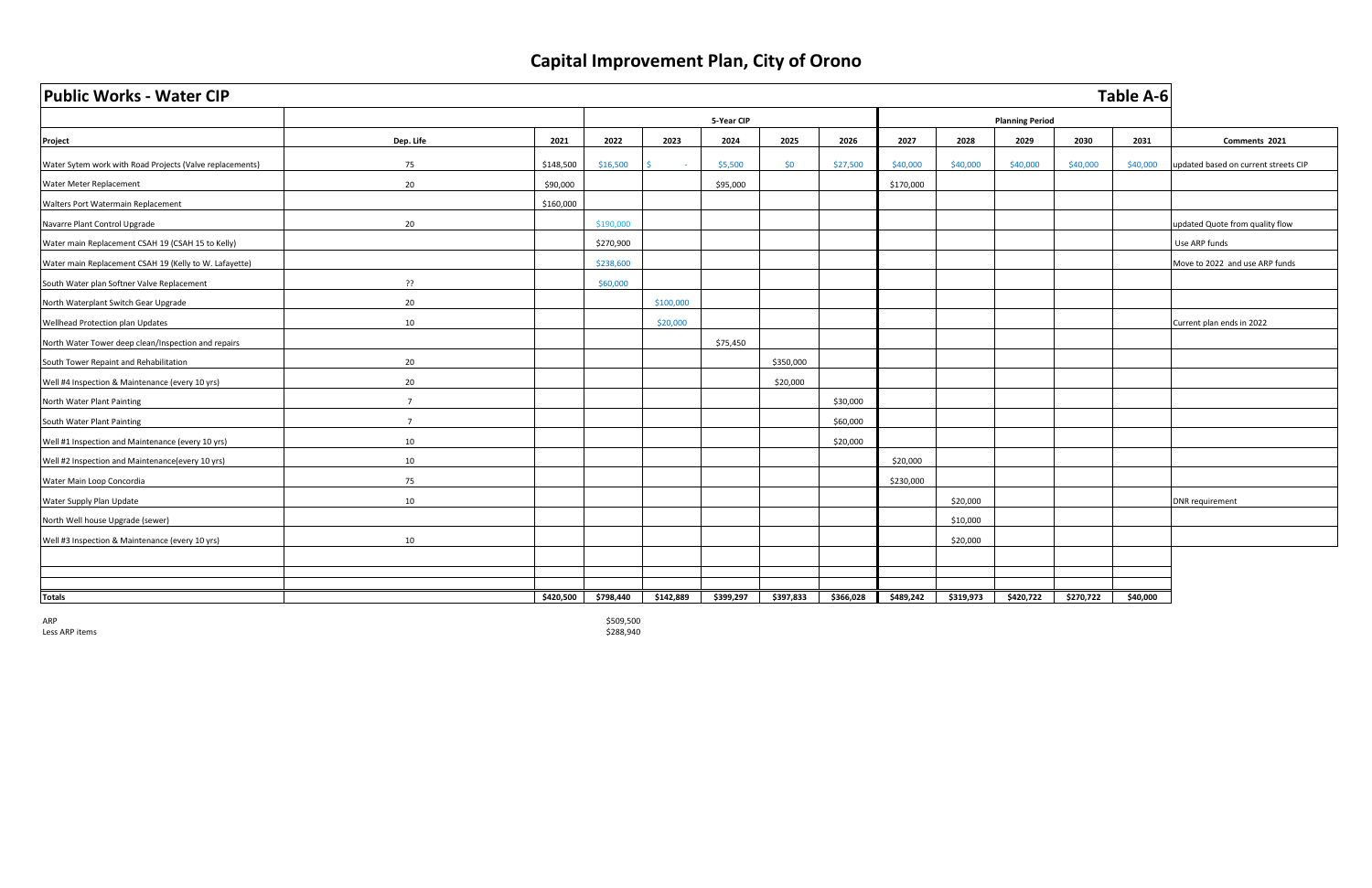|                                           |           |                     |           |           |            | <b>Capital Improvement Plan, City of Orono</b> |           |           |           |                        |           |           |                                                            |
|-------------------------------------------|-----------|---------------------|-----------|-----------|------------|------------------------------------------------|-----------|-----------|-----------|------------------------|-----------|-----------|------------------------------------------------------------|
| <b>Public Works - Sanitary Sewer CIP</b>  |           |                     |           |           |            |                                                |           |           |           | <b>Table A-7</b>       |           |           |                                                            |
|                                           |           | <b>Current Year</b> |           |           | 5-Year CIP |                                                |           |           |           | <b>Planning Period</b> |           |           |                                                            |
| Project                                   | Dep. Life | 2021                | 2022      | 2023      | 2024       | 2025                                           | 2026      | 2027      | 2028      | 2029                   | 2030      | 2031      | 2021 Comments                                              |
| Sewer Rehabilitation                      | 60        | \$290,000           | \$150,000 | \$290,000 | \$290,000  | \$290,000                                      | \$290,000 | \$290,000 | \$290,000 | \$290,000              | \$290,000 | \$290,000 |                                                            |
| Road Project Sanitary Adjustements        | 75        | \$63,000            | \$76,500  | \$0       | \$39,000   | \$16,500                                       | \$21,000  | \$36,000  | \$36,000  | \$36,000               | \$36,000  | \$36,000  | updated beased on current streets CIP                      |
| Lift Station #15 Generator                | 15        | \$75,000            |           |           |            |                                                |           |           |           |                        |           |           | Supports 161 parcels                                       |
| Lift Station #16 Rehab                    | 20        | \$60,000            |           |           |            |                                                |           |           |           |                        |           |           | Last rehab/ installation 2002                              |
| Lift Station #17 Rehab                    | 20        | \$60,000            |           |           |            |                                                |           |           |           |                        |           |           | Last rehab/ installation 2003                              |
| Force main Replacement Tonkawa PH2        | 75        | \$225,000           |           |           |            |                                                |           |           |           |                        |           |           | 1500 ft Park to Phase1a t \$150/ft                         |
| Lift Station #11 Rehab                    | 20        |                     | \$60,000  |           |            |                                                |           |           |           |                        |           |           | Last rehab/ installation 1991                              |
| Lift Station #3 Rehab                     | 20        |                     | \$60,000  |           |            |                                                |           |           |           |                        |           |           | Last rehab/ installation 1997                              |
| Grinderstations 3,4,5 Rehabs              | 20        |                     | \$35,000  |           |            |                                                |           |           |           |                        |           |           |                                                            |
| Lift Station #19 Backup Generator         | 20        |                     | \$25,000  |           |            |                                                |           |           |           |                        |           |           | added generator                                            |
| Sewer Meter installation (into Long Lake) | 20        |                     | \$60,000  |           |            |                                                |           |           |           |                        |           |           |                                                            |
| Force Main Replacement Tonkawa PH3        | 75        |                     | \$215,250 |           |            |                                                |           |           |           |                        |           |           | Move to 2022 and use ARP funds                             |
| Force Main Replacement Tonkawa PH4        | 75        |                     | \$139,950 |           |            |                                                |           |           |           |                        |           |           | Move to 2022 and use ARP funds                             |
| Lift Station #11 Backup Generator         | 20        |                     |           | \$25,000  |            |                                                |           |           |           |                        |           |           | added generator                                            |
| Lift Station #5 Rehab                     | 20        |                     |           | \$60,000  |            |                                                |           |           |           |                        |           |           | Last rehab/ installation 1997                              |
| Lift Station #10 Rehab                    | 20        |                     |           | \$60,000  |            |                                                |           |           |           |                        |           |           | Last rehab/ installation 1999                              |
| Lift Station #28 Rehab                    | 20        |                     |           |           | \$60,000   |                                                |           |           |           |                        |           |           | Last rehab/ installation 1996, (just panel - pumps in 2017 |
| Grinder Station #8 Rehab                  | 20        |                     |           |           |            | \$60,000                                       |           |           |           |                        |           |           | Last rehab/ installation 1997                              |
| Lift Station #27Rehab                     | 20        |                     |           |           |            | \$60,000                                       |           |           |           |                        |           |           | Last Rehab 2004                                            |
|                                           |           |                     |           |           |            |                                                |           |           |           |                        |           |           |                                                            |
|                                           |           |                     |           |           |            |                                                |           |           |           |                        |           |           |                                                            |
| <b>Totals</b>                             |           | \$773,000           | \$821,700 | \$435,000 | \$449,000  | \$426,500                                      | \$631,000 | \$446,000 | \$448,400 | \$450,848              | \$657,344 | \$455,890 |                                                            |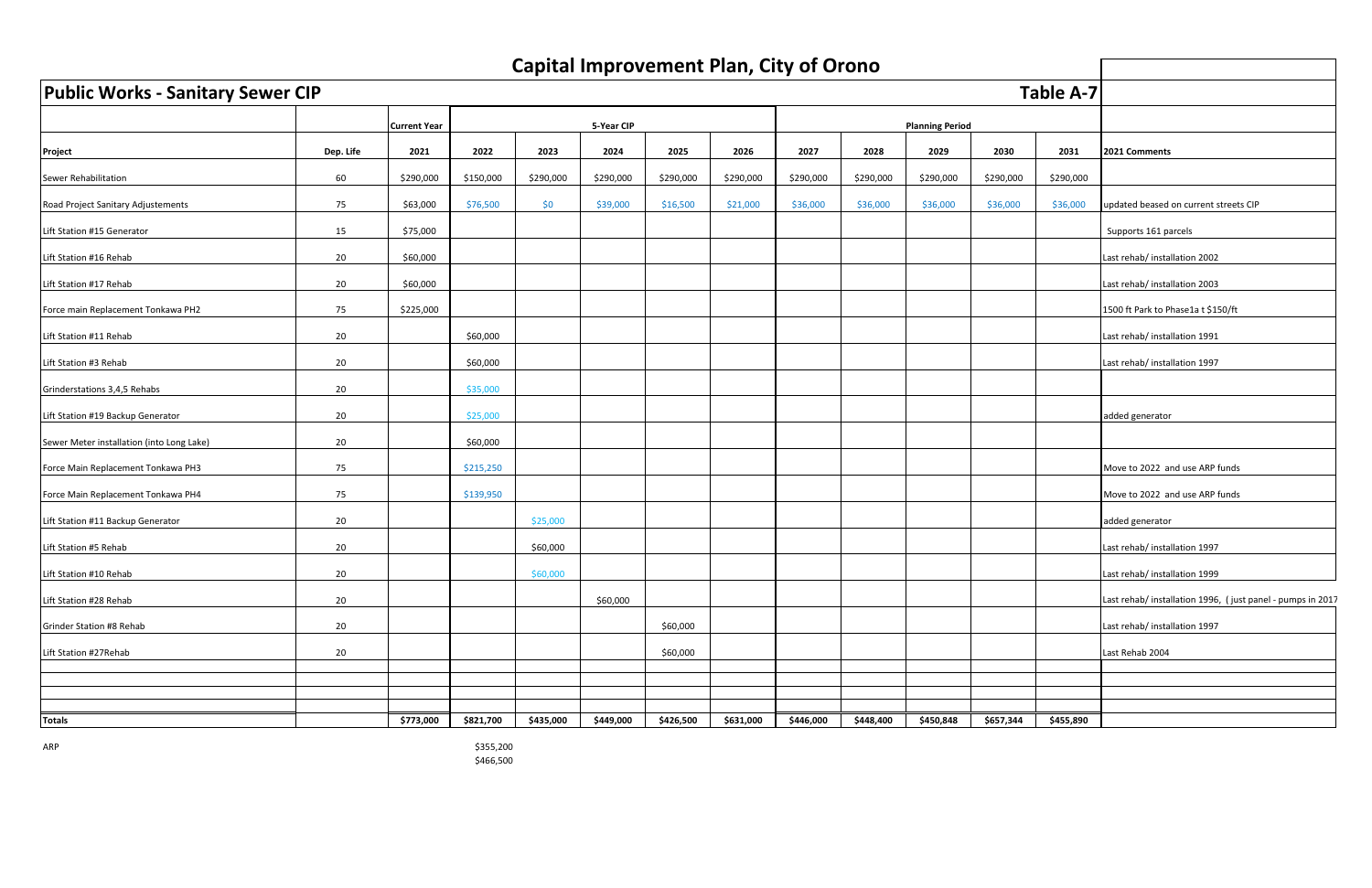| <b>Public Works - Storm Sewer CIP</b>                   |           |    |                     |           |               |                              |           |              |                    |                    |                        |                                     | <b>Table A-8</b> |                                                     |
|---------------------------------------------------------|-----------|----|---------------------|-----------|---------------|------------------------------|-----------|--------------|--------------------|--------------------|------------------------|-------------------------------------|------------------|-----------------------------------------------------|
|                                                         |           |    | <b>Current Year</b> |           |               | 5-Year CIP                   |           |              |                    |                    | <b>Planning Period</b> |                                     |                  |                                                     |
| Project                                                 | Dep. Life |    | 2021                | 2022      | 2023          | 2024                         | 2025      | 2026         | 2027               | 2028               | 2029                   | 2030                                | 2031             | Comments 2021                                       |
| Road Project Stormwater Improvements                    |           | 75 | \$172,15            | \$208,335 | \$180,000     | \$265,230                    | \$161,475 | \$131,430    | \$180,000          | \$180,000          | \$180,000              | \$180,000                           |                  | Updted based on current<br>\$180,000 Streets CIP    |
| Casco Point Park Outlet (SWMP O-1)                      |           | 50 | \$58,000            |           |               |                              |           |              |                    |                    |                        |                                     |                  |                                                     |
| South Casco Point Road Sump (SWMP CB-2)                 |           | 50 | \$36,000            |           |               |                              |           |              |                    |                    |                        |                                     |                  |                                                     |
| Casco Point Park Bioretention Basin (SWMP CB-1)         |           | 50 | \$55,000            |           |               |                              |           |              |                    |                    |                        |                                     |                  |                                                     |
| Fagerness Point Road Drainage System                    |           | 50 | \$80,000            |           |               |                              |           |              |                    |                    |                        |                                     |                  |                                                     |
| Dredge GC Pond                                          |           | 50 | \$50,000            |           |               |                              |           |              |                    |                    |                        |                                     |                  |                                                     |
| Municipal Parking Lot Storm Manhole Rebuilds            |           |    |                     | \$35,000  |               |                              |           |              |                    |                    |                        |                                     |                  | Moved to 2022 due toe P&Z<br><b>Community Study</b> |
| North Shore Drive Ravine Stabilization                  |           | 50 |                     | \$96,000  |               |                              |           |              |                    |                    |                        |                                     |                  |                                                     |
| Stormwater Polution Prevention Plan Update (MS4 permit) |           |    |                     | \$20,000  |               |                              |           |              | \$20,000           |                    |                        |                                     |                  |                                                     |
| Cherry Place Ravine Improvement (SWMP NA-1)             |           | 50 |                     |           | \$23,000      |                              |           |              |                    |                    |                        |                                     |                  |                                                     |
| McCulley Road Outlet (SWMP O-3)                         |           | 50 |                     |           |               | \$58,000                     |           |              |                    |                    |                        |                                     |                  |                                                     |
| Casco Cove Outlet (SWMP O-2)                            |           | 50 |                     |           |               |                              | \$80,00   |              |                    |                    |                        |                                     |                  | Moved to 2025 to balance<br>expendatures.           |
| Casco Cove Bioretention Basin (CB-3)                    |           | 50 |                     |           |               |                              | \$57,00   |              |                    |                    |                        |                                     |                  | Moved to 2025 to balance<br>expendatures.           |
| Surface Water Management Plan Update                    |           | 10 |                     |           |               |                              |           |              |                    | \$20,000           |                        |                                     |                  |                                                     |
| Surface Water Management Projects, Unnamed (Per Year)   |           | 50 |                     |           |               |                              |           | \$<br>85,000 | 85,000<br>S.       | 85,000             | 85,000 \$<br>Ś.        | 85,000 \$                           | 85,000           |                                                     |
| Pond Cleaning/Maintenance (1/3 years)                   |           | 50 |                     |           |               | S.<br>53,845                 |           |              | Š.<br>57,985       |                    |                        |                                     |                  |                                                     |
| Storm Sewer Improvements/Replacements (Per Year)        |           | 50 | 50,000 S<br>-S      | 100,000   | 100,000<br>5. | $100,000$ \$<br>$\mathsf{S}$ | 100,000   | \$           | 100,000 \$ 100,000 | $100,000$ \$<br>S. |                        | $100,000$ \$ $100,000$ \$ $100,000$ |                  |                                                     |
| <b>Totals</b>                                           |           |    | \$501,150           | \$459,335 | \$303,000     | \$477,075                    | \$398,475 | \$316,430    | \$442,985          | \$385,000          | \$365,000              | \$365,000                           | \$365,000        |                                                     |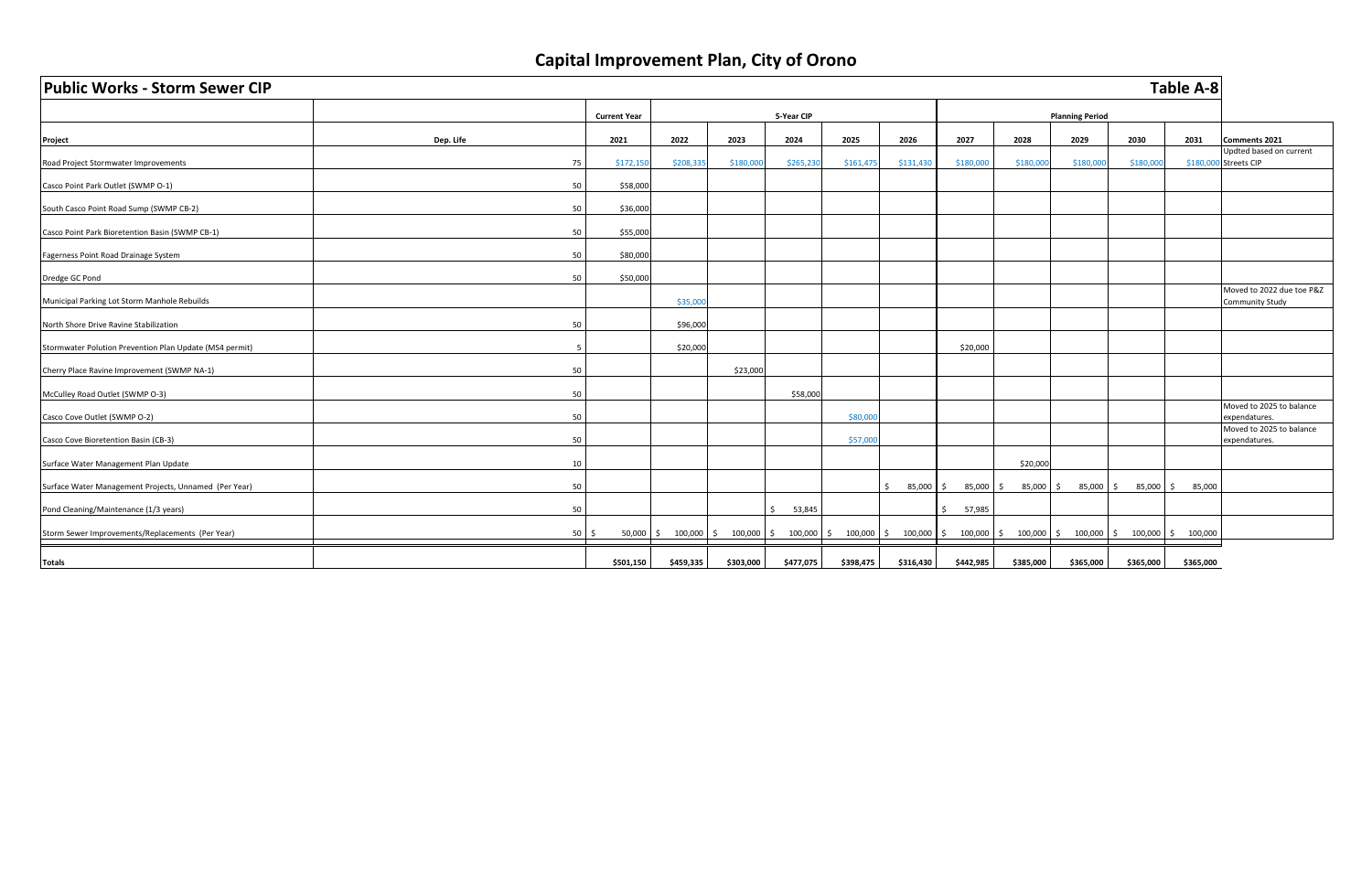| <b>Police CIP</b>                                                    |          |                 |                     |           |           |            |           |           |           |           |                        |           | <b>Table A-9</b> |
|----------------------------------------------------------------------|----------|-----------------|---------------------|-----------|-----------|------------|-----------|-----------|-----------|-----------|------------------------|-----------|------------------|
|                                                                      | Purchase | <b>Expected</b> | <b>Current Year</b> |           |           | 5-Year CIP |           |           |           |           | <b>Planning Period</b> |           |                  |
| Project                                                              | Year     | Life (yrs)      | 2021                | 2022      | 2023      | 2024       | 2025      | 2026      | 2027      | 2028      | 2029                   | 2030      | 2031             |
| Squad 264 (Dodge Durango SUV)                                        | 2020     | $\overline{4}$  |                     |           |           | \$41,000   |           |           |           | \$42,500  |                        |           |                  |
| Squad 265 (Dodge Durango SUV)                                        | 2020     | $\overline{4}$  |                     |           |           | \$41,000   |           |           |           | \$42,500  |                        |           |                  |
| Squad 266 (Dodge Durango SUV)                                        | 2020     | $\overline{4}$  |                     |           |           | \$41,000   |           |           |           | \$42,500  |                        |           |                  |
| Squad 267 (Dodge Charger)                                            | 2021     | $\overline{4}$  | \$40,000            |           |           |            | \$41,000  |           |           |           | \$43,000               |           |                  |
| Squad 268 (Dodge Charger)                                            | 2021     | $\overline{4}$  | \$40,000            |           |           |            | \$41,000  |           |           |           | \$43,000               |           |                  |
| Squad 269 (Dodge Durango)                                            | 2021     | $\overline{4}$  | \$40,000            |           |           |            | \$41,000  |           |           |           | \$43,000               |           |                  |
| Squad 254 (Ford SUV)                                                 | 2018     |                 |                     | \$41,000  |           |            |           |           |           |           |                        |           |                  |
| Squad 253 (AWD Charger)                                              | 2018     | $\overline{4}$  |                     | \$41,000  |           |            |           | \$42,000  |           |           |                        | \$43,500  |                  |
| Squad 251 (Ford SUV)                                                 | 2018     | $\overline{4}$  |                     | \$41,000  |           |            |           | \$42,000  |           |           |                        | \$43,500  |                  |
| Squad 258 (Dodge Durango)                                            | 2019     | $\overline{4}$  |                     |           | \$41,000  |            |           |           | \$42,500  |           |                        |           | \$44,000         |
| Squad 259 (Dodge Durango)                                            | 2019     | 4               |                     |           | \$41,000  |            |           |           | \$42,500  |           |                        |           | \$44,000         |
| Squad 260 (Dodge Durango)                                            | 2019     | $\overline{4}$  |                     |           | \$41,000  |            |           |           | \$42,500  |           |                        |           | \$44,000         |
| Squad 261 (Dodge Durango) Chief                                      | 2019     | 6               |                     |           |           |            |           | \$42,000  |           |           |                        | \$43,500  |                  |
| Squad 843 (Tahoe-Mound) SRO                                          | 2010     | 10              |                     |           |           |            |           |           |           |           |                        |           |                  |
| Squad 255 (Dodge Durango) CSO                                        | 2018     | $\overline{4}$  |                     | \$41,000  |           |            |           |           | \$42,500  |           |                        |           |                  |
| Squad 247 (Dodge Ram) Investigations                                 | 2016     | 6               |                     |           |           |            |           | \$42,000  |           |           |                        |           |                  |
| Squad 257 (Dodge Jouney) Deputy Chief                                | 2018     | 6               |                     |           | \$41,000  |            |           |           |           |           | \$43,000               |           | \$44,000         |
| Squad 256 (Dodge Journey) Investigations                             | 2018     | 6               |                     |           |           | \$41,000   |           |           |           |           |                        |           |                  |
| <b>Technology Replacement</b>                                        |          |                 | \$11,255            | \$11,593  | \$11,941  | \$12,299   | \$12,668  | \$13,048  | \$13,439  | \$13,842  | \$14,258               | \$14,685  | \$15,126         |
| Weapons - Rifles                                                     |          |                 |                     |           |           |            |           |           |           |           | \$5,000                | \$5,000   | \$5,000          |
| Mobile Data Computer                                                 |          |                 | \$5,628             | \$5,796   | \$5,970   | \$6,149    | \$6,334   | \$6,524   | \$6,720   | \$6,921   | \$7,129                | \$7,343   | \$7,563          |
| <b>Total Funded by Operating Budget</b>                              |          |                 | \$136,883           | \$181,389 | \$181,911 | \$182,448  | \$142,002 | \$187,572 | \$190,159 | \$148,264 | \$198,386              | \$157,528 | \$203,689        |
| Supported or Partially Funded through Police Account in the PIR Fund |          |                 |                     |           |           |            |           |           |           |           |                        |           |                  |
| Weapons - Rifles                                                     |          |                 | \$25,000            | \$25,000  |           |            |           |           |           |           |                        |           |                  |
| Weapons - Handguns                                                   |          |                 |                     |           | \$20,000  |            |           |           |           |           |                        |           |                  |
| Mobile Radios                                                        |          |                 |                     |           |           |            |           | \$50,000  | \$50,000  |           |                        |           |                  |
| Squad/Body Video Cameras                                             |          |                 | \$200,000           |           |           |            | \$15,000  |           |           | \$15,000  |                        |           |                  |
| Police Records                                                       |          |                 |                     |           |           | \$120,000  |           |           |           |           |                        |           |                  |
| <b>Total PIR Supported</b>                                           |          |                 | \$225,000           | \$25,000  | \$20,000  | \$120,000  | \$15,000  | \$50,000  | \$50,000  | \$15,000  | \$0                    | \$0       | \$0              |
|                                                                      |          |                 |                     |           |           |            |           |           |           |           |                        |           |                  |
| <b>Totals</b>                                                        |          |                 | \$361,883           | \$206,389 | \$201,911 | \$302,448  | \$157,002 | \$237,572 | \$240,159 | \$163,264 | \$198,386              | \$157,528 | \$203,689        |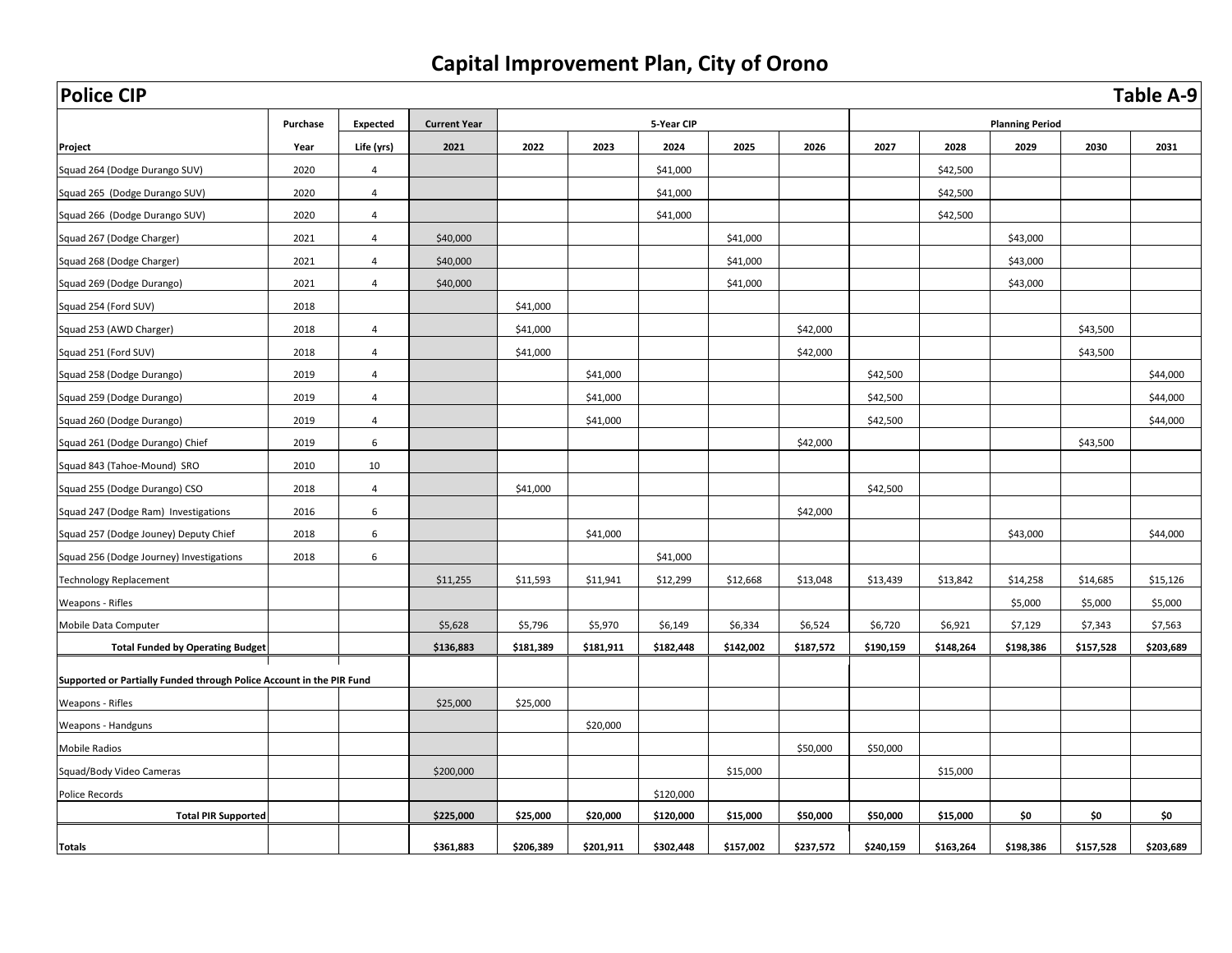| <b>Police CIP</b> |          |                 |                     |      |      |            |      |      |                        |      |      |      | <b>Table</b><br>A-9 |
|-------------------|----------|-----------------|---------------------|------|------|------------|------|------|------------------------|------|------|------|---------------------|
|                   | Purchase | <b>Expected</b> | <b>Current Year</b> |      |      | 5-Year CIP |      |      | <b>Planning Period</b> |      |      |      |                     |
| Project           | Year     | Life (yrs)      | 2021                | 2022 | 2023 | 2024       | 2025 | 2026 | 2027                   | 2028 | 2029 | 2030 | 2031                |

**NOTES:**

**\*Funding for the Police CIP is accounted for in the General Fund to accurately charge our contract cities for the cost of policing.**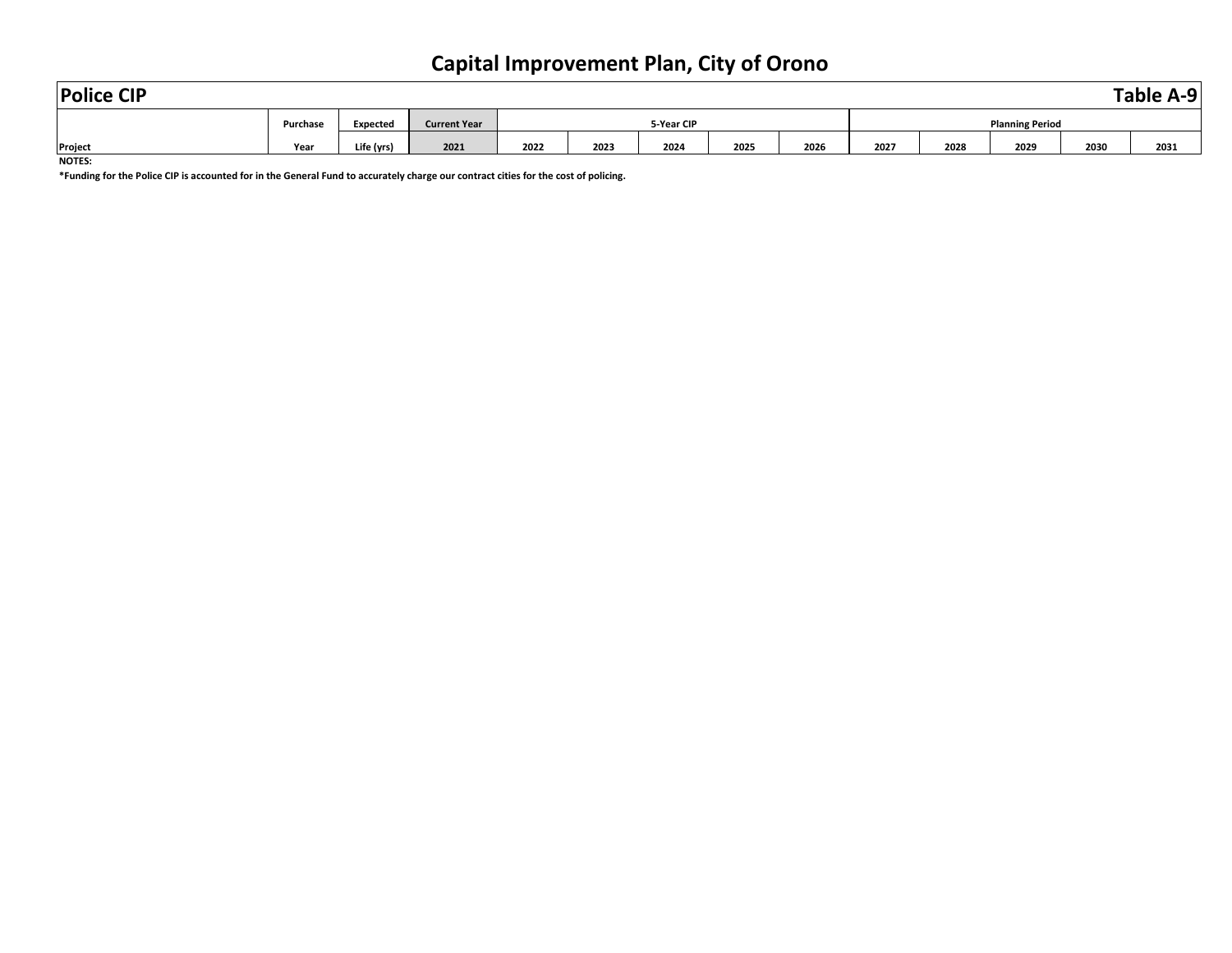| <b>Park Fund</b>              |           | <b>Current Balance:</b> | \$0        |              |           |             |           |               |               | Table B-1    |
|-------------------------------|-----------|-------------------------|------------|--------------|-----------|-------------|-----------|---------------|---------------|--------------|
|                               |           |                         |            |              |           |             |           |               |               |              |
| Project                       | 2021      | 2022                    | 2023       | 2024         | 2025      | 2026        | 2027      | 2028          | 2029          | 2030         |
| Operation and Maintenance (1) | \$0       | \$0                     | \$0        | \$0          | \$0       | \$0         | \$0       | \$0           | \$0           | \$0          |
| <b>CIP Expenditures</b>       | \$180,000 | \$75,000                | \$131,702  | \$480,000    | \$85,000  | \$140,000   | \$10,000  | \$300,000     | \$567,000     | \$280,000    |
| <b>Total Expenses</b>         | \$180,000 | \$75,000                | \$131,702  | \$480,000    | \$85,000  | \$140,000   | \$10,000  | \$300,000     | \$567,000     | \$280,000    |
|                               |           |                         |            |              |           |             |           |               |               |              |
| Revenues                      | \$470,000 | SO.                     | SO.        | \$0          | \$0       | \$0         | \$0       | \$0           | \$0           | \$0          |
| Revenues - Park Dedication    | \$10,000  | \$10,000                | \$10,000   | \$10,000     | \$10,000  | \$10,000    | \$10,000  | \$10,000      | \$10,000      | \$10,000     |
| Revenues - Tax Levy           | \$50,000  | \$100,000               | \$100,000  | \$100,000    | \$100,000 | \$100,000   | \$100,000 | \$100,000     | \$100,000     | \$100,000    |
| <b>Annual Balance</b>         | \$350,000 | \$35,000                | (521, 702) | ( \$370,000) | \$25,000  | ( \$30,000) | \$100,000 | ( \$190,000]  | (\$457,000)   | ( \$170,000] |
| <b>Year End Cash Balance</b>  | \$350,000 | \$385,000               | \$363,298  | (56, 702)    | \$18,298  | ( \$11,702) | \$88,298  | ( \$101, 702) | ( \$558, 702) | (5728, 702)  |

## **Improvement/Equipment Outlay Fund** Current Balance: \$465,370 **Table B-2a**

**Project 2021 2022 2023 2024 2025 2026 2027 2028 2029 2030** Equipment, CIP \$176,184 | \$326,000 | \$565,500 | \$340,500 | \$217,000 | \$124,000 | \$10,461 | \$40,000 | \$419,600 IT, CIP \$0 \$0 \$0 \$0 \$0 \$0 \$0 \$0 \$0 \$0 Golf, CIP \$ - \$0 \$0 \$0 \$0 \$0 \$0 \$0 \$0 \$0 Total Expenses \$176,184 | \$326,000 | \$565,500 | \$340,500 | \$217,000 | \$124,000 | \$140,461 | \$40,000 | \$419,600 Revenues (Transfer) \$255,000 \$315,000 \$315,000 \$315,000 \$315,000 \$315,000 \$315,000 \$315,000 \$315,000 Transfer from Enterprise Funds **Exacus Enterprise Funds** \$48,500 \$48,500 \$48,500 \$148,500 \$145,500 \$37,000 \$37,000 Annual Balance \$127,316 | \$89,000 | \$249,500 | \$277,000 \$274,500 \$273,500 \$275,000 (\$104,600) **Year End Cash Balance \$592,686 \$681,686 \$931,186 \$1,058,186 \$1,332,686 \$1,576,186 \$1,804,186 \$1,978,725 \$2,253,725 \$2,149,125**

| Improvement/Equipment Outlay Fund - Long Lake Fire Account |              |           |           |           | <b>Current Balance:</b> |           | Table B-3 |               |           |           |
|------------------------------------------------------------|--------------|-----------|-----------|-----------|-------------------------|-----------|-----------|---------------|-----------|-----------|
| Project                                                    | 2021         | 2022      | 2023      | 2024      | 2025                    | 2026      | 2027      | 2028          | 2029      | 2030      |
| Long Lake Fire CIP                                         | \$300,518    | \$51,000  | \$0       | - \$0     | \$119,000               | \$51,000  | \$55,250  | \$488,750     |           | \$76,500  |
| <b>Total Expenses</b>                                      | \$300,518    | \$51,000  | \$0       | \$0       | \$119,000               | \$51,000  | \$55,250  | \$488,750     |           | \$76,500  |
|                                                            |              |           |           |           |                         |           |           |               |           |           |
| Revenue - General Fund Transfer (2)                        | \$85,000     | \$85,000  | \$85,000  | \$85,000  | \$85,000                | \$85,000  | \$85,000  | \$85,000      | \$85,000  | \$85,000  |
| Revenues - Interest (2)                                    | \$5,000      | \$2,614   | \$2,980   | \$3,860   | \$4,748                 | \$4,456   | \$4,840   | \$5,186       | \$1,201   | \$2,063   |
| <b>Annual Balance</b>                                      | ( \$210,518) | \$36,614  | \$87,980  | \$88,860  | (529, 252)              | \$38,456  | \$34,590  | ( \$398, 564) | \$86,201  | \$10,563  |
| <b>Year End Cash Balance</b>                               | \$261,383    | \$297,996 | \$385,976 | \$474,836 | \$445,584               | \$484,040 | \$518,631 | \$120,067     | \$206,268 | \$216,830 |

| <b>MSA Fund</b>               |          | <b>Current Fund Balance:</b> |      |      |      | State MSA Construction Balance = | \$550,000 |      |      | - B-5a<br><b>Table</b> |
|-------------------------------|----------|------------------------------|------|------|------|----------------------------------|-----------|------|------|------------------------|
|                               |          |                              |      |      |      |                                  |           |      |      |                        |
| Project                       | 2021     | 2022                         | 2023 | 2024 | 2025 | 2026                             | 2027      | 2028 | 2029 | 2030                   |
| Annual Expenditures (MSA CIP) | \$71,867 |                              |      |      |      |                                  |           |      |      |                        |

| 2028        | 2029        | 2030          |
|-------------|-------------|---------------|
| \$140,461   | \$40,000    | \$419,600     |
| \$0         | \$0         | \$0           |
| \$0         | \$0         | \$0           |
| \$140,461   | \$40,000    | \$419,600     |
|             |             |               |
| \$315,000   | \$315,000   | \$315,000     |
| \$0         | \$0         | \$0           |
| \$174,539   | \$275,000   | ( \$104, 600) |
| \$1,978,725 | \$2,253,725 | \$2,149,125   |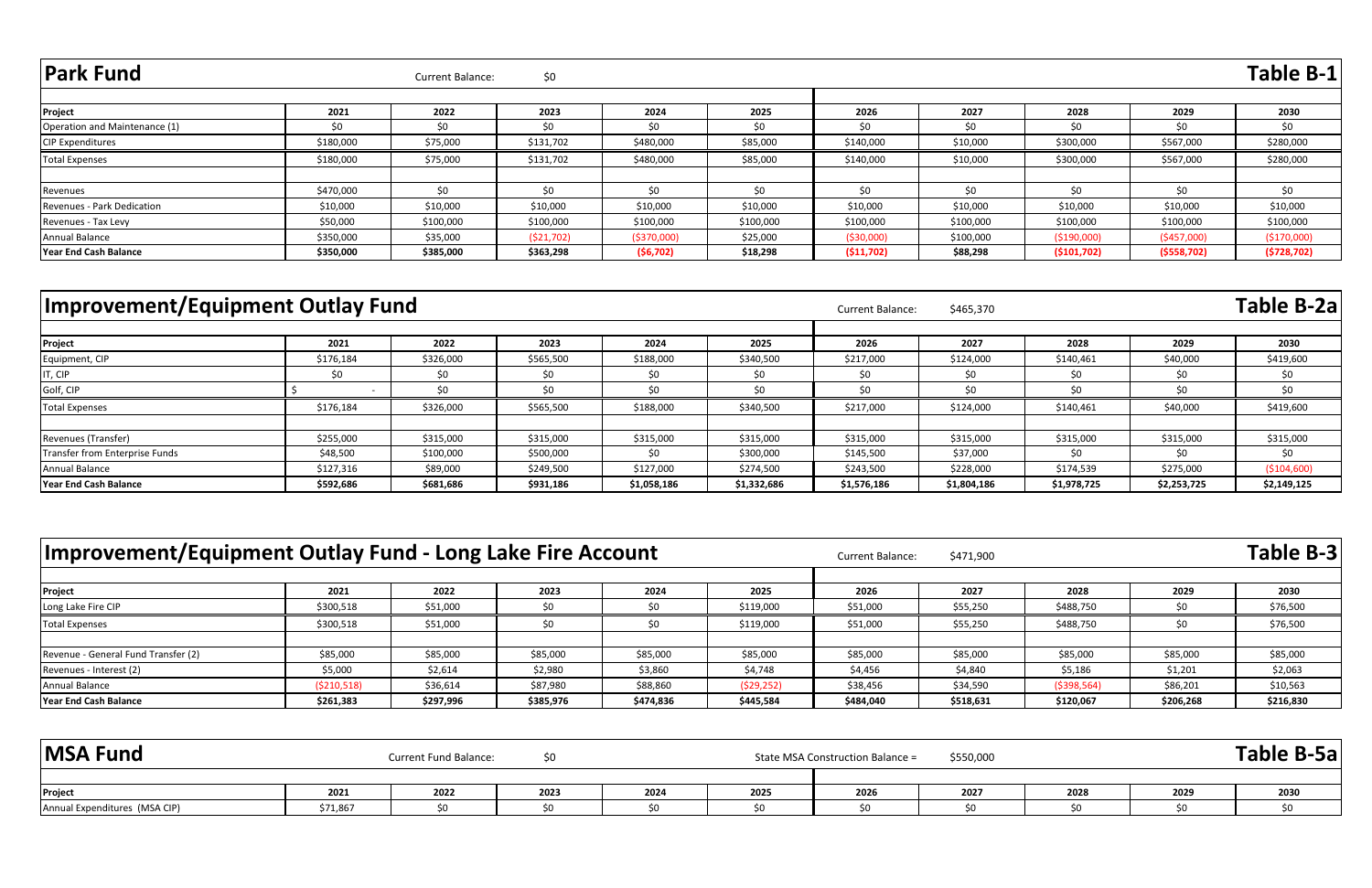| Annual MSA Maintenance Payment to the City                  | \$39,438  | \$39,438  | \$39,438  | \$39,438  | \$39,438  | \$39,438  | \$39,438    | \$39,438    | \$39,438    | \$39,438    |
|-------------------------------------------------------------|-----------|-----------|-----------|-----------|-----------|-----------|-------------|-------------|-------------|-------------|
| Debt Service (interest) - from MSA maintenance<br>account.  | \$24,663  | \$21,063  | \$17,000  | \$12,469  | \$7,688   | \$2,625   | \$0         | \$0         | \$0         | \$0         |
| Debt Service (Principal) - from MSA Construction<br>Account | \$115,000 | \$120,000 | \$125,000 | \$125,000 | \$130,000 | \$140,000 | \$0         | \$0         | \$0         | \$0         |
| <b>Total Expenses</b>                                       | \$250,968 | \$180,501 | \$181,438 | \$176,907 | \$177,126 | \$182,063 | \$39,438    | \$39,438    | \$39,438    | \$39,438    |
|                                                             |           |           |           |           |           |           |             |             |             |             |
| <b>Yearly Allocation - MSA Maintenance</b>                  | \$123,833 | \$123,833 | \$123,833 | \$123,833 | \$123,833 | \$123,833 | \$123,833   | \$123,833   | \$123,833   | \$123,833   |
| Yearly Allocation - MSA Construction                        | \$201,751 | \$201,751 | \$201,751 | \$201,751 | \$201,751 | \$201,751 | \$201,751   | \$201,751   | \$201,751   | \$201,751   |
| Annual Balance                                              | \$74,617  | \$145,084 | \$144,146 | \$148,677 | \$148,459 | \$143,521 | \$286,146   | \$286,146   | \$286,146   | \$286,146   |
| Year End Cash Balance                                       | \$74,617  | \$219,700 | \$363,846 | \$512,523 | \$660,982 | \$804,503 | \$1,090,649 | \$1,376,795 | \$1,662,941 | \$1,949,087 |

# **Pavement Management Fund** Current Balance: \$0 50

| Project                              | 2021        | 2022        | 2023        | 2024          | 2025        | 2026        | 2027        | 2028        | 2029        | 2030        |
|--------------------------------------|-------------|-------------|-------------|---------------|-------------|-------------|-------------|-------------|-------------|-------------|
| Annual Operation and Maintenance (1) |             |             |             |               | <b>SO</b>   |             | \$0         | ¢٢          |             |             |
| <b>CIP Expenditures</b>              | \$1,123,570 | \$1,114,800 | \$1,336,400 | \$1,520,200   | \$1,200,000 | \$1,167,800 | \$1,296,460 | \$1,320,389 | \$1,344,797 | \$1,369,693 |
| <b>Total Expenses</b>                | \$1,123,570 | \$1,114,800 | \$1,336,400 | \$1,520,200   | \$1,200,000 | \$1,167,800 | \$1,296,460 | \$1,320,389 | \$1,344,797 | \$1,369,693 |
|                                      |             |             |             |               |             |             |             |             |             |             |
| Revenues (1)                         | \$375,000   | \$325,000   | \$275,000   | \$275,000     | \$250,000   | \$200,000   | \$155,000   | \$160,000   | \$165,000   | \$170,000   |
| Pavement Management Levy             | \$750,000   | \$850,000   | \$1,000,000 | \$1,100,000   | \$1,100,000 | \$1,100,000 | \$1,150,000 | \$1,160,000 | \$1,170,000 | \$1,180,000 |
| Annual Balance                       | \$1,430     | \$60,200    | ( \$61,400) | ( \$145, 200) | \$150,000   | \$132,200   | \$8,540     | (5389)      | (\$9,797)   | ( \$19,693) |
| <b>Year End Cash Balance</b>         | \$1,430     | \$61,630    | \$230       | (5144, 970)   | \$5,030     | \$137,230   | \$145,770   | \$145,381   | \$135,584   | \$115,891   |

## Water Fund **12001 Current Balance:** \$910,435 **12011 Current Balance:** \$910,435 **12011 Table B-6**

| Project                              | 2021        | 2022        | 2023        | 2024        | 2025        | 2026        | 2027        | 2028        | 2029        | 2030        |
|--------------------------------------|-------------|-------------|-------------|-------------|-------------|-------------|-------------|-------------|-------------|-------------|
| Annual Operation and Maintenance (3) | \$1,060,500 | \$1,085,240 | \$1,039,051 | \$1,072,440 | \$1,098,966 | \$1,122,995 | \$1,151,070 | \$1,179,847 | \$1,209,343 | \$1,239,576 |
| Debt Service                         | \$157,180   | \$156,830   | \$100,430   | \$98,570    | \$101,550   | \$99,350    | \$101,920   | \$99,310    | \$101,500   | \$0         |
| <b>CIP Expenditures</b>              | \$420,500   | \$798,440   | \$142,889   | \$399,297   | \$397,833   | \$366,028   | \$489,242   | \$319,973   | \$420,722   | \$270,722   |
| Transfer to Equipment Fund           | ¢٢          | \$10,000    | \$50,000    | \$0         | \$0         | \$0         |             | \$0         | \$0         | \$0         |
| <b>Total Expenses</b>                | \$1,638,180 | \$2,050,510 | \$1,332,370 | \$1,570,307 | \$1,598,349 | \$1,588,373 | \$1,742,231 | \$1,599,129 | \$1,731,565 | \$1,510,298 |
|                                      |             |             |             |             |             |             |             |             |             |             |
| Revenues (4)                         | \$1,192,528 | \$1,830,344 | \$1,248,994 | \$1,278,504 | \$1,308,899 | \$1,340,206 | \$1,367,010 | \$1,394,350 | \$1,422,237 | \$1,450,682 |
| <b>Add back Depreciation</b>         | \$231,400   | \$245,889   | \$269,805   | \$287,271   | \$297,544   | \$304,983   | \$312,607   | \$320,422   | \$328,433   | \$336,644   |
| Assessments                          | \$10,387    | \$10,387    | \$10,387    | \$10,387    | \$10,387    | \$10,387    |             | ς٢          | SO.         | \$0         |
| <b>Annual Balance</b>                | (5203, 865) | \$36,110    | \$196,816   | \$5,855     | \$18,481    | \$67,202    | (562, 614)  | \$115,643   | \$19,105    | \$277,027   |
| <b>Year End Cash Balance</b>         | \$706,570   | \$742,680   | \$939,496   | \$945,351   | \$963,832   | \$1,031,034 | \$968,420   | \$1,084,063 | \$1,103,168 | \$1,380,196 |

| <b>Sewer</b><br>Func |      | Current Balance: | \$2,500,027 |      |      |      |      |      |      | <sup>-</sup> able<br>-- |
|----------------------|------|------------------|-------------|------|------|------|------|------|------|-------------------------|
|                      |      |                  |             |      |      |      |      |      |      |                         |
| Project              | 2021 | 2022             | 2023        | 2024 | 2025 | 2026 | 2027 | 2028 | 2029 | 2030                    |